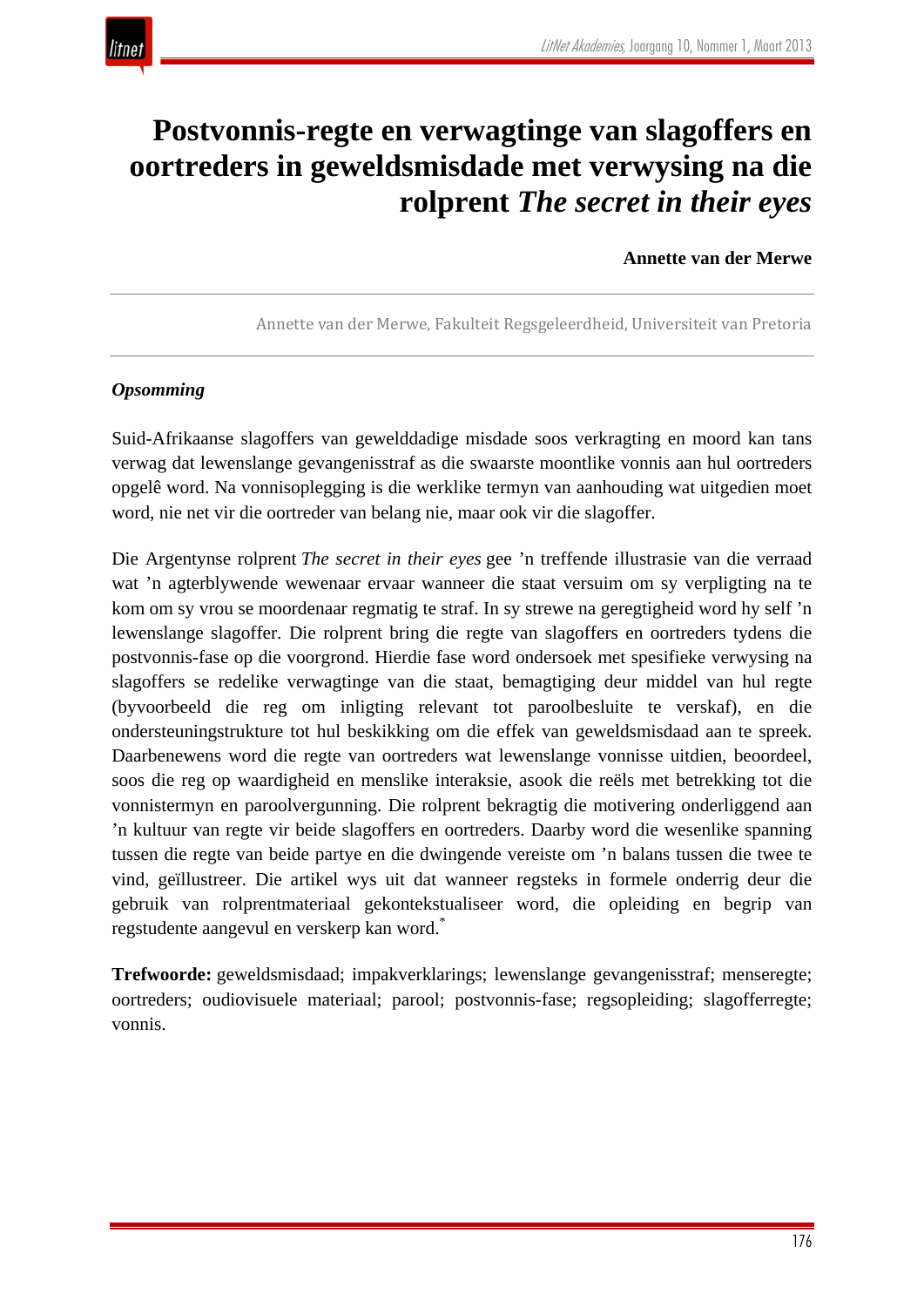

#### **Abstract**

# **Post-sentence rights and expectations of victims and offenders of violent crimes with reference to the film** *The secret in their eyes*

In this article the storyline and facts in the Argentinean film *The secret in their eyes* are used to highlight and evaluate certain aspects of the criminal justice system. The focus is on those aspects which are, after conviction of a violent crime, of import to both victim and offender, namely the sentence imposed and the actual term of incarceration to be served. The current position under South African law is investigated in the event where a murderer, unlike the one in the film, had been sentenced to life imprisonment under a democratic dispensation. The post-sentence phase is examined, with reference to victims' legitimate expectations from the state, their empowerment through rights (such as the rights to receive and provide information concerning parole proceedings), and available support structures to address the effects of violent crime. In addition, the rights of offenders serving life sentences, such as the right to dignity and human interaction, as well as the rules pertaining to sentence duration and parole, are evaluated. Lastly, it is highlighted how the use of film, such as *The secret in their eyes*, may enrich legal education by supplementing legal text with the fictionalised application of (or disregard for) laws and rules in humanised settings.

*The secret in their eyes* depicts a young husband (Morales) who loses his beloved wife (Liliana Colotto de Morales) through the commission of a brutal rape and murder. Although the matter is initially handled as a cold case, the police investigation resumes on the insistence of the federal agents involved (Esposito and his assistant, Sandoval). They identify a suspect named Gomez, who was driven by jealousy to rape and murder Liliana. Through perseverance and grit they succeed in arresting Gomez, who finally confesses and is sentenced to life imprisonment. The backdrop to the movie is the political corruption in Argentina during the mid-1970's when the fascist regime could interfere in the legal process and disregard individual freedom and transparency. Clandestine operations, corruption and power play between role players in the criminal justice system give rise to the unexpected early release of Gomez and his appointment in a security capacity to the presidency of Argentina. Esposito and his assistant are astonished and powerless, but nothing is revealed at this point about Morales's reaction and feelings.

A retired Esposito revisits the case after 25 years to complete his first novel. In the process of seeking a more fitting ending he seeks out Morales where he is leading a quiet, rural life. What he finds is the twist in the tale. In the closing scenes of the film Esposito leaves Morales's home puzzled and decides to return stealthily. He watches Morales taking food to an outbuilding where he then finds an aged, incarcerated and worn Gomez. The film makes it evident that by removing the values of dignity, hope and human interaction and by pursuing revenge, Morales not only deprived his prisoner of his humanity, but he himself became a victim for life. The visual images and words are haunting, especially when Gomez begs Esposito to ask Morales to at least talk to him, to which Morales lifelessly responds: "You said it would be life." These images poignantly portray a prisoner and his "warden" who are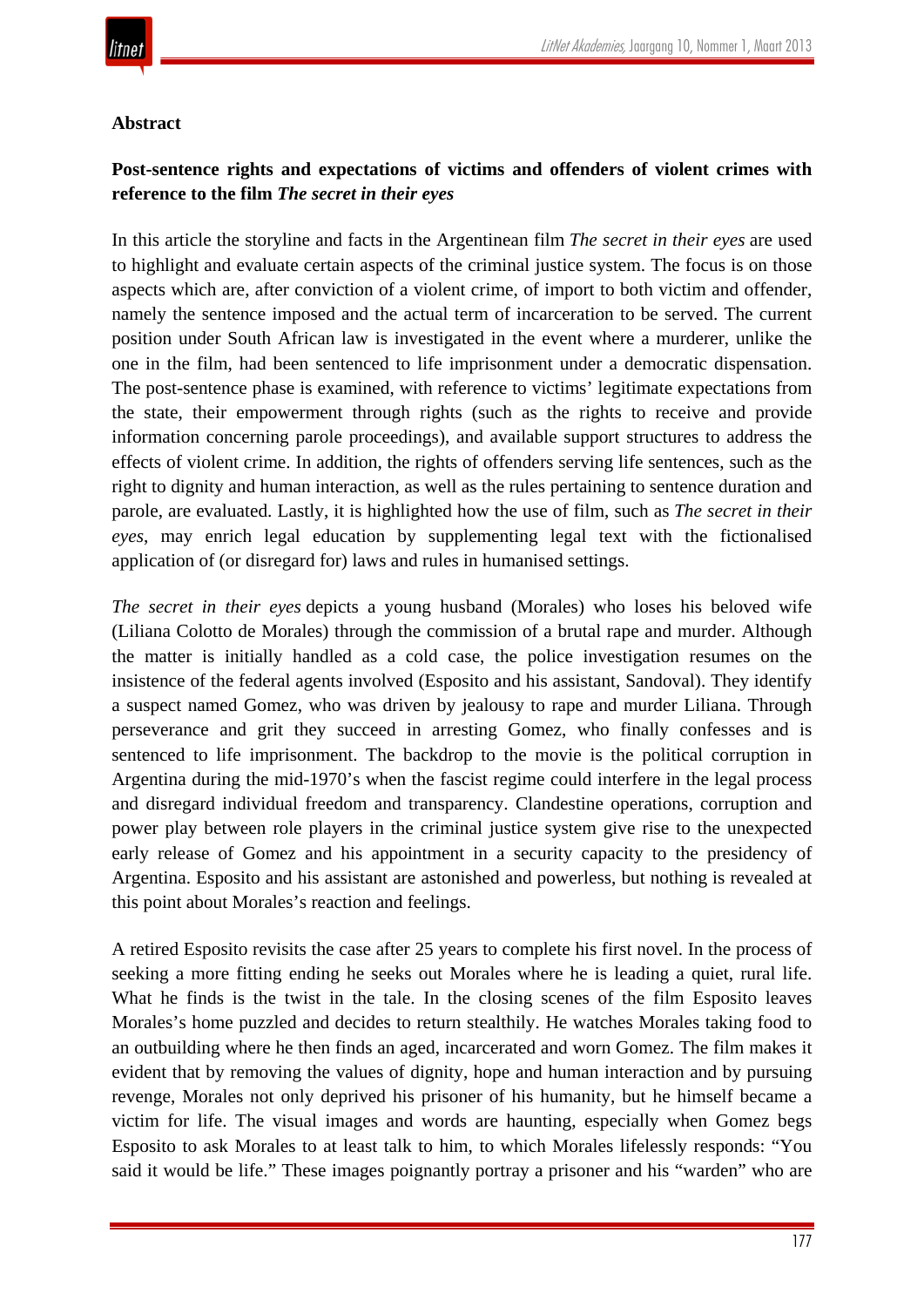both left without any hope for the future. In watching the dilemma of Morales and Gomez the viewer cannot help but feel equal empathy for both of them.

The events in *The secret in their eyes* provide particular insight into the human experience of both Morales and Gomez. Morales believed he has been betrayed by the criminal justice system and expected Gomez to "pay back" for the murder of his young wife by suffering himself. It is evident that he felt that justice could be achieved only by inflicting appropriate harm in terms of degree and length (thereby taking life imprisonment literally). By taking the life of his wife, Gomez owed him his life.

The actions of Morales, following the unjustified early release of Gomez, raise a number of issues relating to the expectations and misconceptions of victims pertaining to the sentence of "their" perpetrators.

In addition to Morales's position the film highlights the contrast between the lawful implementation of life imprisonment (as executed by the state) versus the situation where a victim, obsessed with vengeance, takes the law into his or her own hands. This scenario raises awareness of human rights imperatives underlying lawful incarceration (had the sentence of life imprisonment run its full term).

In its duty to protect citizens' individual rights in the criminal justice system the state should put adequate sanctions in place. Life imprisonment is currently prescribed as the sentence for crimes such as murder and multiple rape, yet a lesser sentence may be imposed when substantial and compelling circumstances exist (section 51(3) of the Criminal Law Amendment Act 105 of 1997). Crime victims thus know only on the day of the sentencing judgment whether the prescribed sentence will be deviated from and what the sentence is that is deemed by the court to be proportionate to the crime committed against them. When life imprisonment is imposed it is important that victims and immediate family should understand its implications and consequences. Section 299A of the Criminal Procedure Act 51 of 1977 places judicial officers in a position to spend time with them, when present in court, not only to address their right to be present at future parole hearings, but also to ensure that they understand the sentencing process, their role in it, and relevant factors that influence the court's decision.

The rights awarded in section 299A allow victims of violent crimes and their immediate family to be informed about and to be involved in parole hearings by making representations relating to an impact statement, a statement of opposition, and recommendations on possible parole conditions. It is significant that instructions to the board and its personnel go further than the mere provision of information, as it is also instructive of a sympathetic and supporting attitude and approach towards complainants and family members. However, training in skills such as listening, and knowledge of victimology and psychology seem to be essential before they can perform their task in this new paradigm. Despite criticism of these innovations, the acknowledgment of victims' interest in release procedures and respect for their feelings can contribute to upholding their dignity and offering them a voice, and may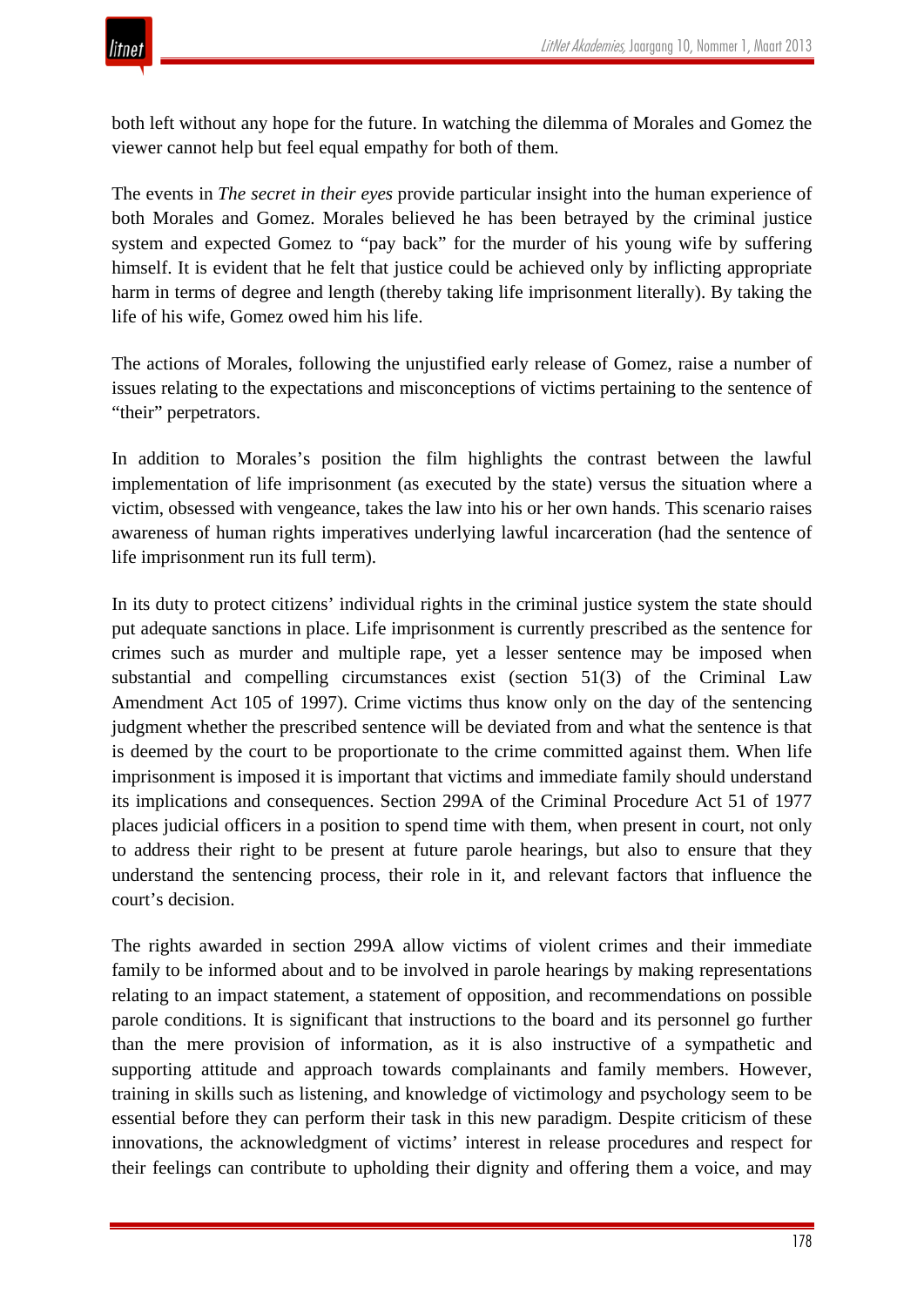

achieve justice in another sense. Had the sentence run its full course, Morales would have had a choice to be informed about, and to participate in, the parole proceedings of Gomez. Moreover, he would also have been informed of any escapes or transfers.

Being a victim of violent crime is a traumatic event. If this trauma is not addressed it can cause the victim to suffer from post-traumatic stress disorder (PSD) on a long-term basis. Counselling of bereaved families after the murder of a relative is not always prioritised, as it should be. Proper support for victims of serious crime remains critical and in the absence thereof "the sting in the memory" of the wrong will often remain, which in turn can poison a person's entire existence.

Life without parole violates an offender's right not to be treated or punished in a cruel, inhuman and degrading way, as well as the right to human dignity. The guiding constitutional principle regarding the concept of ubuntu further underscores the recognition and furtherance of the dignity and wholeness of all people. No sense of well-being can be experienced in permanent isolation without human interaction and visitation rights.

Life-term offenders sentenced after 1 October 2004 become eligible for parole only after 25 years, as opposed to 20 years for those sentenced before this date. Correctional supervision and parole boards are constituted in a representative manner and, based on a case management system, objective guidelines must be followed in decision-making. In a democratic dispensation, Gomez, a young man at the time of sentencing, would, on assumption that his sentence had run its full course, have been released on full or day parole either after 20 or 25 years. Notwithstanding, Gomez's own health might have played a role in effecting release before the expiry of the above terms, as medical parole remains an option to all offenders. Furthermore, even under a democratic dispensation, covert political motives may influence the decision surrounding early release. In any event, the future of Gomez would not have been determined by Morales's need for revenge. Gomez would have been able to retain a measure of hope – to be released from prison based on future objective evaluation.

*The secret in their eyes* provides a poignant illustration of the betrayal experienced by a widower when the state fails to fulfil its obligation to ensure proper execution of the perpetrator's sentence, and in the pursuit of justice he himself becomes a lifelong victim. The film raises awareness with regard to the rights of victims and offenders during the postsentence phase. It not only reaffirms the rationale underpinning a rights culture for both victims and offenders, but also illustrates the inherent tension between rights of victims and offenders in this phase and the acute need to strike a balance.

**Keywords:** audio-visual material;human rights; impact statements; legal education; life imprisonment; offenders; parole; post-sentence phase; sentence; victims' rights; violent crime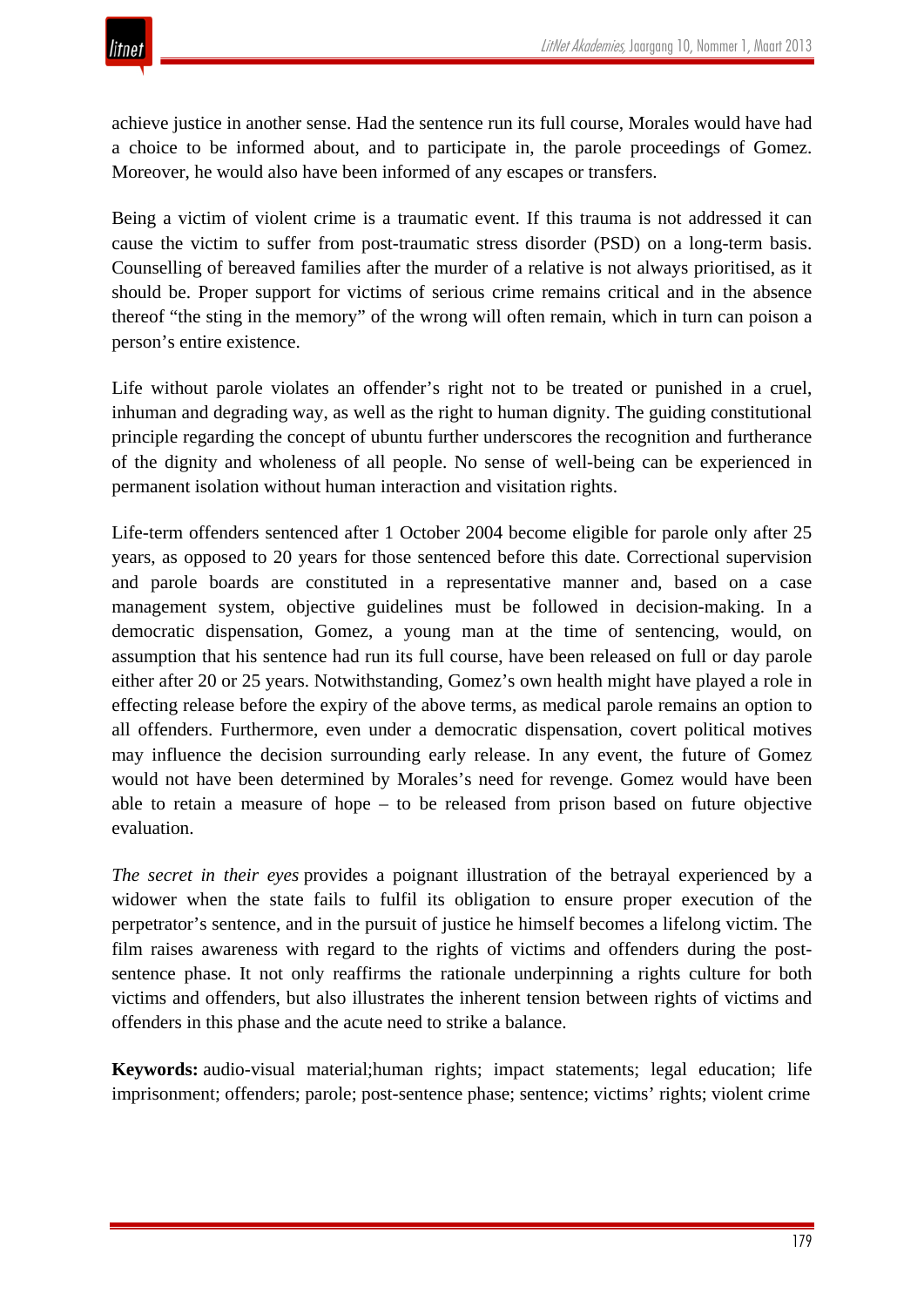# **1. Inleiding**

In hierdie artikel word die storielyn en feite in die Argentynse Oscar-bekroonde misdaadriller *The secret in their eyes* aangewend om sekere aspekte van die strafregstelsel te belig en te beoordeel. Die fokus word geplaas op die aspekte na skuldigbevinding wat van belang is vir beide die slagoffer en oortreder in geweldsmisdaad, naamlik, vonnisoplegging en die effektiewe termyn van opgelegde gevangenisstraf. Die posisie in die Suid-Afrikaanse reg word ondersoek sou die moordenaar, anders as in die rolprent, gevonnis word tot lewenslange gevangenisstraf in 'n demokratiese staat. Die kwessies waarop gefokus word, sluit in slagoffers se redelike verwagtinge met betrekking tot strafoplegging deur die staat, hul bemagtiging deur die toekenning van regte (soos deelname tydens paroolverhore), die noodsaaklikheid van berading na blootstelling aan geweldsmisdaad, asook die regte van oortreders wat lewenslange gevangenisstraf uitdien. Daar word gepoog om vas te stel watter regte van toepassing sou wees met betrekking tot die scenario wat in die rolprent uitgebeeld word en, indien wel, op welke manier hierdie bepalings binne 'n menseregte-stelsel 'n verskil sou gemaak het aan die ervarings van die slagoffer en die oortreder in die rolprent. Laastens word die bruikbaarheid van rolprentmateriaal soos *The secret in their eyes* in die opleiding van regstudente kortliks uitgelig.

# **2. 'n Oorsig van** *The secret in their eyes*

*The secret in their eyes* vertel die verhaal van 'n jong man (Morales) wat, kort nadat hy getroud is, sy vrou (Liliana Colotto de Morales) verloor na 'n wrede verkragting en moord. Die saak is aanvanklik onopgelos, maar die polisie-ondersoek word hervat op aandrang van die federale agente wat betrokke is (Esposito en sy assistent, Sandoval). As gevolg van hul insig in menslike gedrag, asook vindingryke en volgehoue speurwerk, identifiseer hulle 'n verdagte met die naam Gomez. Na bestudering van ou foto's glo die speurders dat Gomez, wat grootgeword het in dieselfde dorp as Liliana, in die geheim op haar verlief was. Toe hy ontdek dat sy getroud is, word hy aangevuur deur jaloesie om haar te verkrag en te vermoor. Deur volharding en durf slaag die agente daarin om Gomez te arresteer; hy lê uiteindelik 'n bekentenis af en word tot lewenslange tronkstraf gevonnis.

Die rolprent speel af teen die agtergrond van politieke korrupsie in Argentinië gedurende die middel-1970's, toe die fascistiese regering in die regsproses kon inmeng en individuele vryheid en deursigtigheid kon misken.<sup>1</sup> Onderduimse gekonkel, korrupsie en magspel tussen die rolspelers in die strafregstelsel gee aanleiding tot die onverwagte vroeë vrylating van Gomez en sy aanstelling in 'n sekuriteitshoedanigheid vir die president van Argentinië. Esposito en sy assistent is geskok en magteloos, maar niks word nog tot dusver oor Morales se reaksie en gevoelens geopenbaar nie.

'n Afgetrede Esposito besluit om 25 jaar later weer na die saak te verneem om sodoende sy eerste roman te voltooi. Nog geboei deur die geval, spoor hy vir Morales op waar hy 'n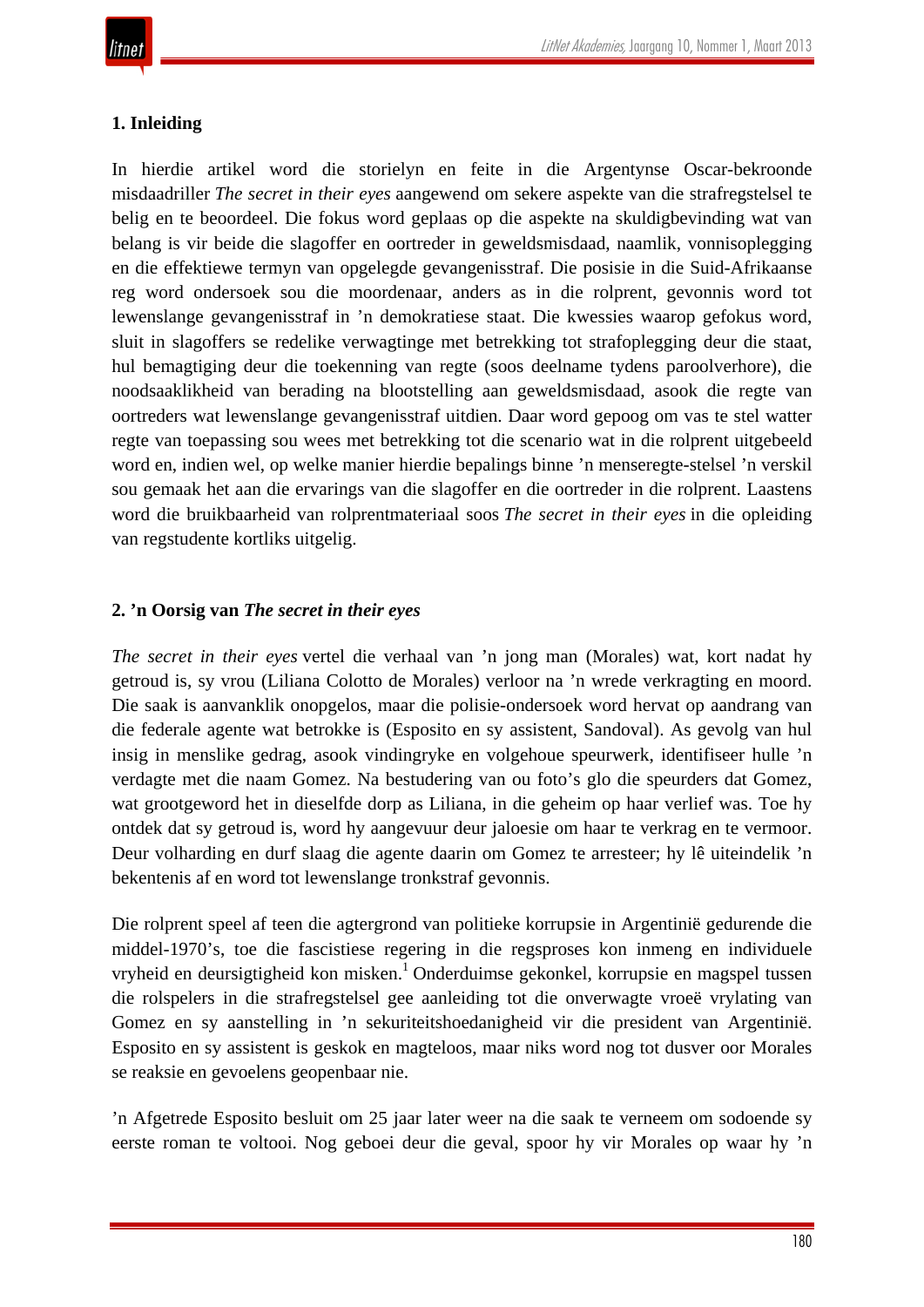oёnskynlik rustige lewe in die platteland lei. Sy bevindinge sorg dan vir 'n wending in die verhaal.

In die slottonele van die rolprent verlaat Esposito onverrigter sake die huis van Morales, maar besluit om in die geheim terug te keer. Hy sien hoe Morales kos na 'n buitegebou neem waar 'n bejaarde, afgematte Gomez opgesluit is. Die rolprent maak dit duidelik dat Morales self 'n lewenslange slagoffer geword het terwyl hy deur wraaksug sy gevangene van menswaardigheid, hoop en menslike interaksie ontneem het. Die visuele beelde en woorde bly 'n mens by ten spyte van kritiek dat dit grotesk en vreemd is,<sup>2</sup> veral wanneer Gomez Esposito smeek om Morales te oorreed om ten minste met hom te praat. Morales reageer net leweloos met die woorde: "Jy het gesê dit sou lewenslank wees." Dit is 'n aangrypende toneel van 'n gevangene en sy "opsigter" wat beide sonder enige hoop vir die toekoms gelaat word.

*The secret in their eyes* bied besondere insigte in die menslike ervaring van beide Morales en Gomez na aanleiding van die moord op Morales se vrou. Morales glo hy is verraai deur die strafregstelsel wanneer Gomez, kort nadat hy gevonnis is, sonder enige gronde vrygelaat word en verwag dat hy "moet terugbetaal" deur self te ly. Dit is duidelik dat hy van mening is dat geregtigheid kan seëvier slegs deur voldoende skade aan Gomez te berokken in terme van graad en tydsduur (en dus lewenslange gevangenisstraf letterlik toe te pas).<sup>3</sup> Hy voel dat Gomez sy lewe aan hom verskuldig is, aangesien hy sy vrou se lewe geneem het.

Die opinie en optrede van Morales bring opnuut die verwagtinge en wanbegrip van slagoffers ten aansien van vonnisopleggingskwessies na vore. Tydens die ondersoek sê die polisie vir Morales dat die moordenaar waarskynlik lewenslange gevangenisstraf sal kry. Dit dra ooglopend sy goedkeuring weg as 'n behoorlike straf en hy maak dit duidelik dat 'n regverdige vonnis tot gevolg moet hê dat die oortreder 'n leë lewe sal lei. Sy letterlike begrip en verwagting word egter later duidelik uit die uiterste stappe wat hy doen om "geregtigheid" te laat geskied.

Die rolprent beklemtoon verder die kontras tussen die regmatige uitvoering van lewenslange gevangenisstraf (soos uitgevoer behoort te word deur die staat) en die geval waar 'n slagoffer met 'n wraaksugtige beheptheid die reg in eie hande neem. Gomez se eensame opsluiting en sy vervalle voorkoms maak 'n mens opnuut bewus van die noodsaaklikheid van die handhawing van onderliggende menseregtebeginsels tydens regmatige aanhouding van gevonniste gevangenes. Die mees ooglopende beginsels wat in Gomez se aanhouding afwesig is, is die verpligtinge met betrekking tot die handhawing van menswaardigheid, die omstandighede van aanhouding en die behoefte aan menslike interaksie.

Die rolprent beklemtoon die rasionaal vir 'n kultuur van menseregte tydens die postvonnisfase, nie net vir oortreders nie maar ook vir slagoffers. Die onbehoorlike gebeure in die rolprent illustreer verder ook die inherente spanning tussen die partye se regte en die dwingende vereiste om 'n balans tussen die twee te vind.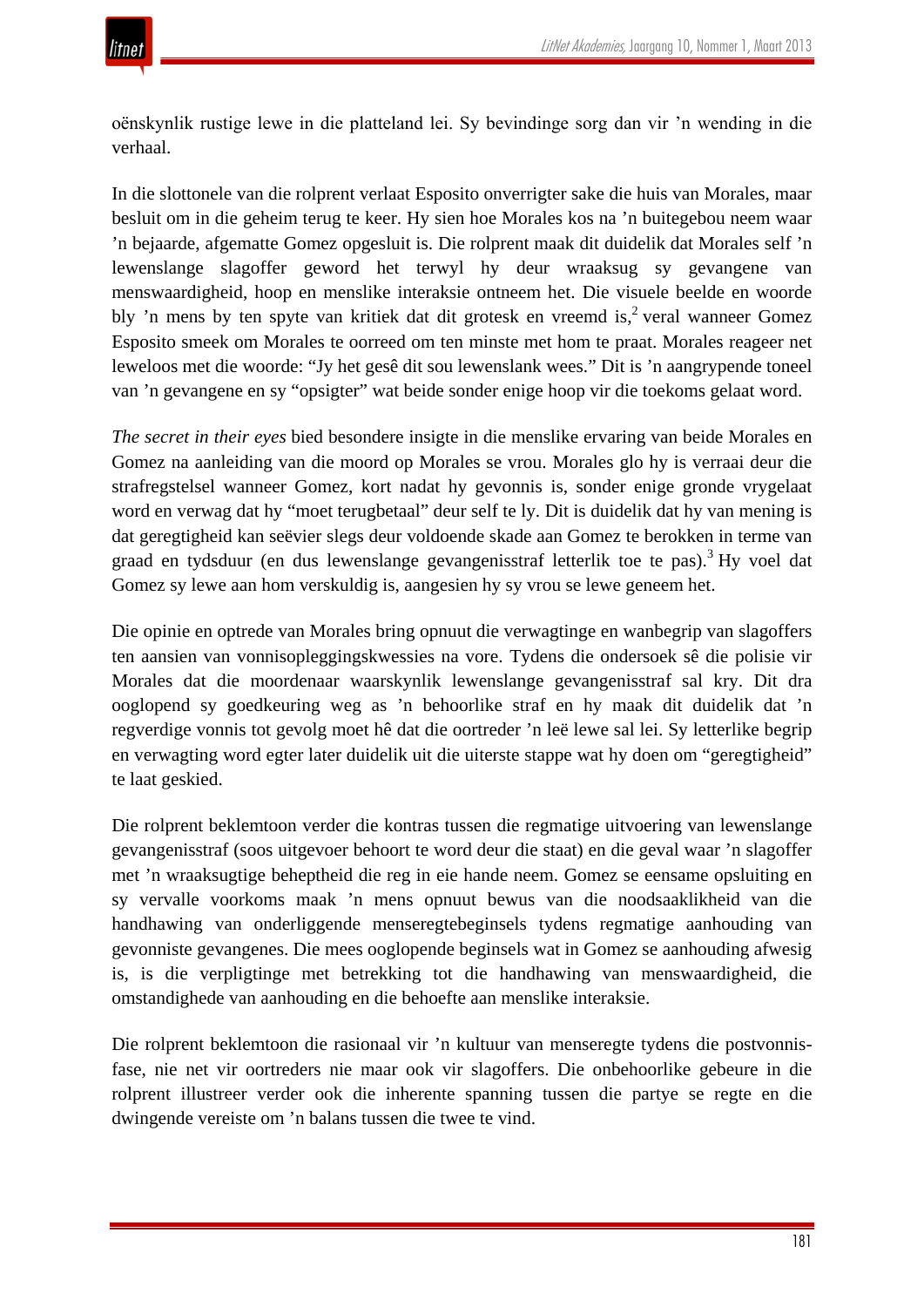

## **3. Slagoffers van geweldsmisdade in die Suid-Afrikaanse strafregstelsel**

## *3.1 Geldige verwagtinge van slagoffers*

Suid-Afrikaners word aan buitengewoon hoë vlakke van viktimisasie blootgestel deur geweldsmisdade soos verkragting en moord.<sup>4</sup> Van Zyl Smit<sup>5</sup> wys daarop dat die staat 'n wye diskresie het in die verpligting om die grondwetlike regte van sy burgers te handhaaf en dat die straf van oortreders deur die strafregstelsel een van die opsies is om daaraan te voldoen. Dit vereis die instelling van voldoende sanksies, wat terselfdertyd ook die staat se poging om individuele regte in die strafregstelsel te beskerm, sal ondersteun.<sup>6</sup> Daar word aan die hand gedoen dat voldoende sanksies beslis ook die behoorlike uitvoering daarvan sou insluit.

Na die afskaffing van die doodstraf in 1995<sup>7</sup> is lewenslange gevangenisstraf nou die swaarste moontlike vonnis wat opgelê kan word met betrekking tot oortreders wat skuldig bevind word aan ernstige misdade. Sekere kategorieë van verkragting en moord, met spesifieke verswarende omstandighede, word uitgesonder deur die wetgewer as misdade waarvoor lewenslange tronkstraf voorgeskryf word.8 Moord met voorbedagte rade en herhaalde verkragting, soos in die geval van die rolprent onder bespreking, val in hierdie kategorie. Hierdie vonnisse dien egter slegs as uitgangspunt en die howe mag 'n mindere vonnis oplê in gevalle waar "wesenlike en dwingende omstandighede" bestaan. Lewenslange gevangenisstraf word gekoppel aan die beginsel van proporsionaliteit (gegrond op al die feite wat van toepassing is op die misdaad, die misdadiger en die openbare belang). Buitensporige vonnisse moet vermy word, aangesien howe verplig is om onreg teenoor oortreders te voorkom.10

In *S v Vilakazi*<sup>11</sup> hetdie hoogste hof van appèl gewaarsku teen 'n oppervlakkige benadering in gevalle waar minimum strawwe van toepassing is en het die korrekte benadering met betrekking tot hierdie sake uitgelig:

From those who are called upon to sentence convicted offenders, such cases call for considerable reflection. Custodial sentences are not merely numbers. And familiarity with the sentence of life imprisonment must never blunt one to the fact that its consequences are profound. $12$ 

Dieselfde hof beklemtoon egter in *S v Matyityi* dat die redes vir die afwyking van die voorgeskrewe minimum vonnisse te alle tye bo verdenking moet wees en dat howe nie moet terugval op vae en swak-gedefinieerde faktore soos "betreklike jeugdigheid" of die willekeur van die individuele voorsittende beampte nie: "Predictable outcomes […] is [sic] foundational to the rule of law which lies at the heart of our constitutional order."13

Daar word egter aan die hand gedoen dat slagoffers van ernstige geweldsmisdade geen manier het om die vonnis van hulle oortreders te voorspel nie. Terwyl hulle bewus kan wees dat wetgewing ongetwyfeld lewenslange gevangenisstraf in sekere gevalle magtig (en voorskryf) as 'n minimum vonnis vir moordenaars en verkragters, sal die finale vasstelling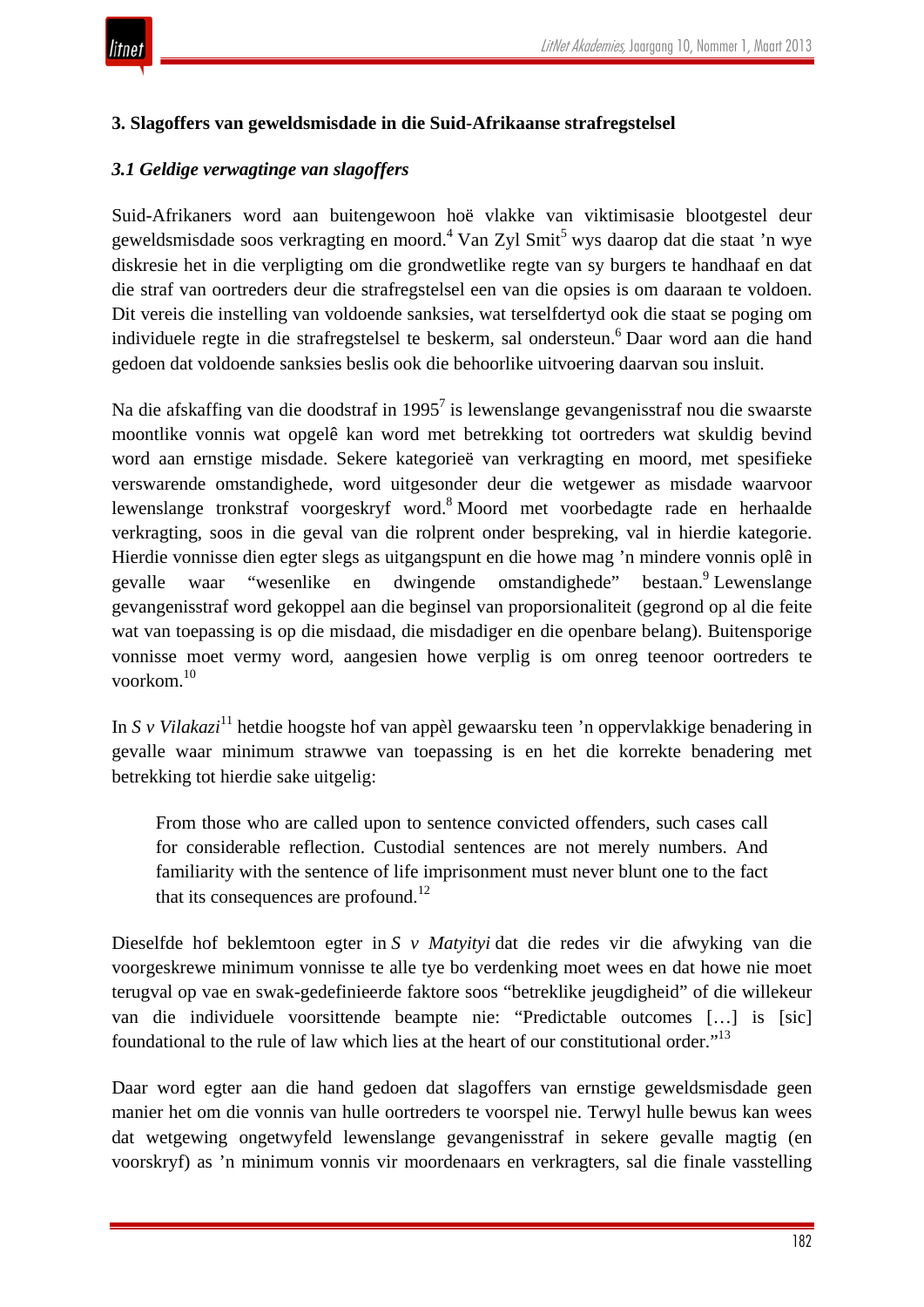van die vonnis eers op die dag van die vonnisuitspraak plaasvind.<sup>14</sup> Die eindvraag bly dus of die hof sal bevind dat die misdaad wat teen hulle gepleeg is, lewenslange gevangenisstraf verdien, of andersins dat die beskuldige 'n onreg aangedoen sou word deur die oplegging daarvan.<sup>15</sup>

Sodra die vonnis vasgestel word, is die werklike termyn van aanhouding wat uitgedien moet word,16 van die uiterste belang, nie net vir die oortreder nie, maar ook vir die slagoffer(s).17 Slagoffers en hul familie moet die uitwerking en gevolge van lewenslange gevangenisstraf verstaan. Regter Satchwell toon sensitiwiteit vir hierdie behoefte in *S v M*<sup>18</sup> deur 'n kommunikasiestrategie daar te stel om sodoende die slagoffer in te lig aangaande die verskillende oorwegings tydens vonnisoplegging en die regsgevolge van lewenslange gevangenisstraf. So 'n benadering moet in meer gevalle gevolg word, omrede slagoffers heelwat kan baat by die inligting. Daar word aan die hand gedoen dat artikel 299A, <sup>19</sup> soos hier onder bespreek, voorsittende beamptes in 'n posisie plaas om self aandag te gee aan slagoffers en hul onmiddellike familielede indien hulle in die hof teenwoordig is. Hierdie voorstel word aan die hand gedoen, nie net om die reg op deelname aan toekomstige paroolverhore aan te spreek nie, maar ook om te verseker hulle verstaan die proses van vonnisoplegging, die rol wat hulle daarin speel, en ander tersaaklike faktore wat 'n invloed op die hof se besluit kan uitoefen.20

# *3.2 Bemagtiging van slagoffers deur die toekenning van regte*

Die huidige bespreking fokus op die regte van slagoffers wat tydens die postvonnis-fase relevant is, naamlik die regte met betrekking tot regverdige en waardige behandeling, en die aanbied en ontvang van inligting ten aansien van paroolverrigtinge. Vir die doeleindes van die regte wat toegeken word ingevolge die *Dienshandves vir slagoffers van misdaad in Suid-Afrika* 2007 (slagofferhandves),<sup>21</sup> word 'n slagoffer van misdaad breedweg omskryf as<sup>22</sup> 'n persoon wat skade gely het, met inbegrip van fisiese of geestelike beserings, emosionele lyding, ekonomiese verlies, of wesenlike aantasting van sy of haar fundamentele regte, as gevolg van 'n handeling of late wat 'n misdryf uitmaak in ons strafregstelsel. Die woord *slagoffer* sluit ook, waar toepaslik, die onmiddellike familie of afhanklikes van die betrokke slagoffer in.

In 'n poging wat gerig is op die bemagtiging van slagoffers in die algemeen tydens hul blootstelling aan die verskillende prosesse in die strafregstelsel, word sekere regte in die slagofferhandves aan hulle toegeken. Die motivering vir die beklemtoning van slagoffers se regte deur middel van 'n handves is om gelykheid van grondwetlike regte en vryhede vir beide oortreders en slagoffers te bevorder.<sup>23</sup> Verder word erkenning verleen aan die ernstige uitwerking van misdaad en die potensiaal daarvan om die menseregte van slagoffers te skaad. Regter Ponnan<sup>24</sup> beklemtoon dat 'n verligte en regverdige strafbeleid nie net die oorweging van 'n wye verskeidenheid vonnisopsies vereis nie, maar ook die toepassing van 'n slagoffergesentreerde benadering. Klem op meer doeltreffende bystand vir en integrasie van slagoffers in die strafregstelsel herbevestig die demokratiese waarde van menswaardigheid: "It enables us […] to vindicate our collective sense of humanity and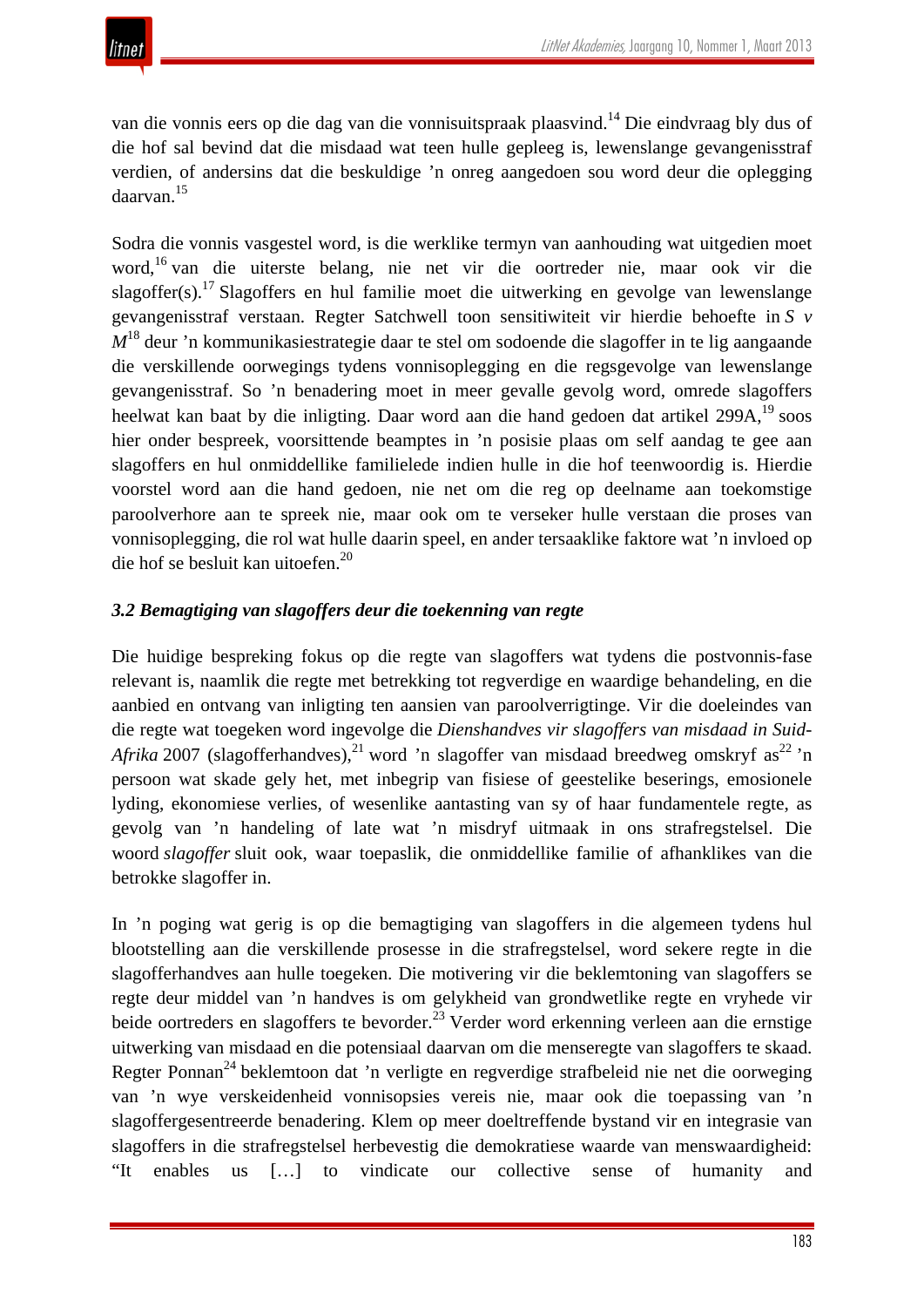humaneness."<sup>25</sup> Onlangse wetgewing<sup>26</sup> en riglyne<sup>27</sup> verskaf ook 'n statutêre platform wat slagofferbetrokkenheid en waardes bevorder, soos die herstel van verhoudings<sup>28</sup> en die aanspreek van skade.29

Anders as die posisie met betrekking tot die gebruik van slagofferimpakverklarings tydens die voorvonnis-fase<sup>30</sup>word deelname deur die slagoffers of hul onmiddellike familie vir die doeleindes van paroolbesluite slegs in geval van geweldsmisdade toegelaat. Artikel 299A van die Strafproseswet 51 van 1977 verleen die reg aan 'n klaer, of 'n onmiddellike familielid, om (in die geval van 'n moordsaak, soos in die rolprent), vertoë te rig of enige sitting by te woon met betrekking tot die beskuldigde se toekomstige paroolverhore.<sup>31</sup> Wanneer die onmiddellike familielid van die oorledene aanwesig is tydens vonnisoplegging, moet die hof hom of haar dienooreenkomstig in kennis stel.

Indien die familielid van voorneme is om bogenoemde reg uit te oefen, het hy of sy 'n plig (i) om die kommissaris van korrektiewe dienste skriftelik daarvan in kennis te stel; (ii) om die kommissaris skriftelik van sy of haar pos- en straatadres te voorsien; en (iii) om die kommissaris skriftelik in kennis te stel van enige verandering van adres.<sup>32</sup> Die kommissaris moet die betrokke paroolraad (die raad) dienooreenkomstig inlig en laasgenoemde moet die betrokke persoon skriftelik in kennis stel wanneer en aan wie hy of sy vertoë kan rig, of wanneer en waar 'n byeenkoms sal plaasvind.<sup>33</sup> Die kontakbesonderhede van die familielid moet vertroulik gehou word en slegs gebruik word vir kontakdoeleindes deur die raad.34 Deelname aan raadsverhore mag te eniger tyd versoek word gedurende die oortreder se termyn van gevangenisstraf.<sup>35</sup> Die familie mag te eniger tyd besluit om bygestaan te word deur 'n regsadviseur.<sup>36</sup>

Die formaat van die verklarings wat by die raad gemaak kan word, kan wissel. Insette tydens die verhoor mag mondeling, skriftelik, of deur klank- of video-opname gemaak word.<sup>37</sup> Die verklaring kan verder bestaan uit 'n impakverklaring, 'n opponerende verklaring, en/of aanbevelings oor moontlike paroolvoorwaardes. Laasgenoemde twee opsies moet verwys na die risiko waaraan die klaer of familie blootgestel sou word na afloop van die vrylating van die oortreder.<sup>38</sup> Die impakverklaring maak voorsiening vir 'n beskrywing van die fisiese, finansiële en emosionele gevolge wat die misdryf op die onmiddellike familie gehad het.<sup>39</sup> In die geval van die rolprent sou die persoonlike nagevolge van Liliana se dood op Morales, haar ouers, broers en susters, en kinders (indien enige), dus by die verhoor voorgelê kon gewees het. Die voorsitter van die raad kon ook versoek het dat Morales sy verklaring verduidelik om sodoende nuttige en toepaslike inligting te bekom ten opsigte van die betrokke besluit.<sup>40</sup>

Om waningeligte verwagtinge te voorkom, adviseer die raad enigiemand wat vertoë aan hulle rig, dat slagofferinspraak slegs een van verskeie faktore sal wees wat oorweeg word om 'n finale ewewigtige besluit te neem. $41$ 

Alhoewel hierdie bepalings beslis voorsiening maak vir 'n meer formele rol met betrekking tot slagoffer- en familiebetrokkenheid in paroolverhore, het sodanige deelname geen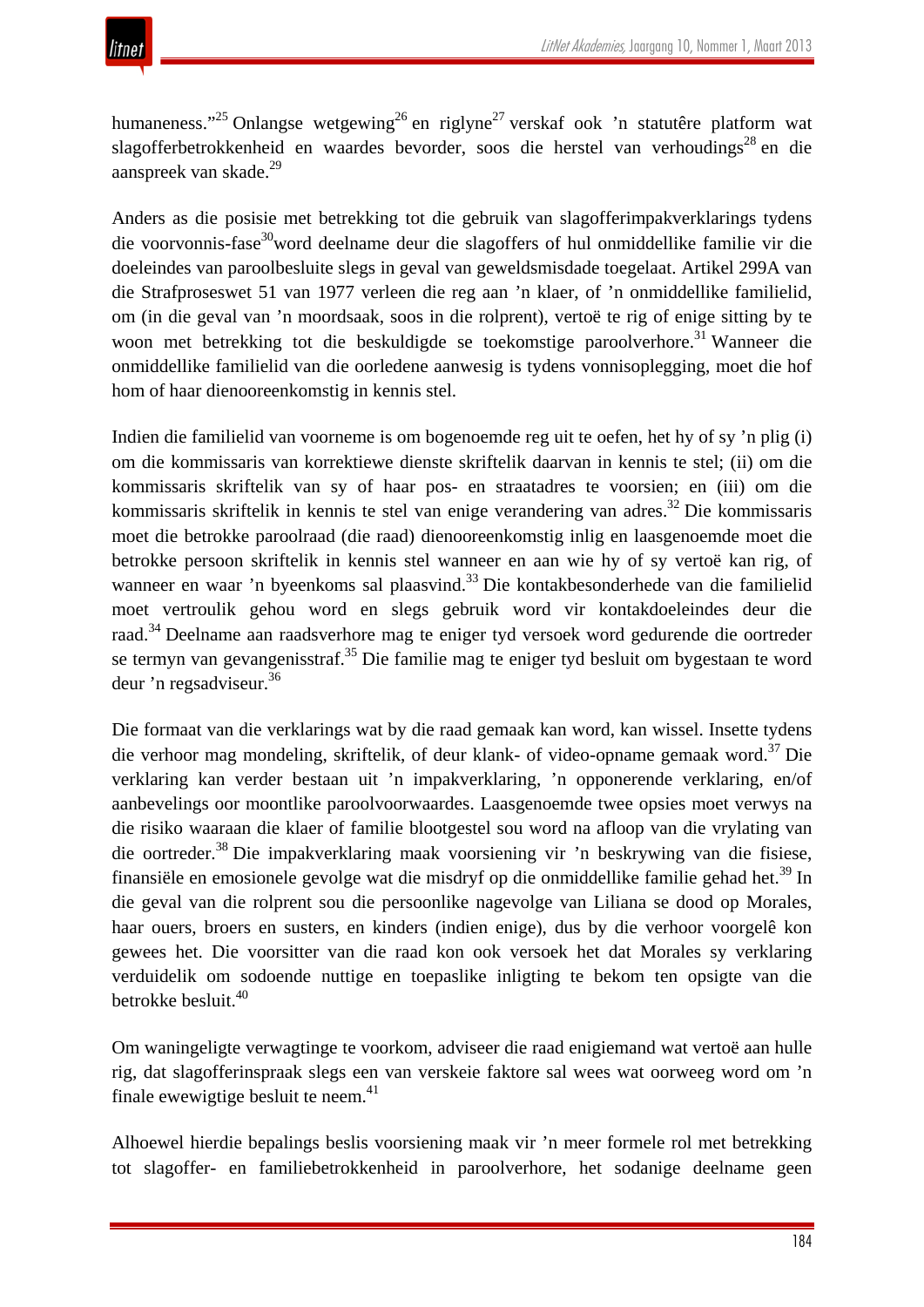

beslissende invloed op die uitkoms nie. Die motivering hiervoor is dat die familie van die oorledene nie onpartydig sou wees nie, en daarom nie neutraal en regverdig sou handel in die evaluering van al die ander faktore wat toepaslik is op die paroolraad se besluit nie.

Die uitkoms, asook al die voorwaardes wat opgelê word, moet gekommunikeer word. Sou dit nodig wees om die oortreder te verhoed om ongewenste kontak met die familie te hê, kan die raad sodanige bepalings insluit. Deur te kies om op hoogte gehou te word van die beskuldigde se uitdiening van die vonnis, sal die familie ook in kennis gestel word van enige ontsnapping uit bewaring en oorplasings na ander gevangenisse.42

Verder moet daarop gelet word dat die voorsitter opdrag gegee is om die behoeftes en belange van familielede aan te spreek, om sensitief teenoor die klaer te wees, en om met medelye en deernis op te tree gedurende interaksie met die familie.<sup>43</sup> Ander aspekte wat na verwagting nagekom moet word, verwys na die identifisering van die slagoffer se vermeende en werklike vrese (en die aanspreek daarvan) en, indien nodig, om ondersteuning in die vorm van begeleiding toe te staan. Die slagoffer en familie moet voorsien word van omvattende inligting wat verband hou met die saak, die paroolverhoor self en die rol wat hulle daarin speel, en 'n personeellid moet aangestel word om hulle by te staan.

Dit is betekenisvol dat bogenoemde instruksies aan die raad en sy personeel verder strek as net die blote verskaffing van inligting. Daar is ook 'n voorskrif ten opsigte van hul houding en benadering jeens klaers en familielede. Om aan hierdie standaarde te voldoen, vereis spesifieke vaardighede, soos om 'n goeie luisteraar te wees en om kennis van viktimologie en sielkunde te hê. Opleiding blyk noodsaaklik te wees alvorens hulle die funksies binne hierdie nuwe bedeling doeltreffend kan verrig. Die uitdaging sou egter wees om die nodige kopskuif te maak.

Slagofferbetrokkenheid op hierdie skaal is nie 'n internasionaal-erkende praktyk<sup>44</sup> nie en betrokkenheid tydens parool is eers in 2003 in Suid-Afrika geformaliseer, met riglyne wat in 2006 gevolg het. Die oortredings van voorafbeplande moord en herhaalde verkragting lok gewoonlik 'n lang termyn van gevangenisstraf uit en dit kan dalk te vroeg wees om die effek van hierdie bepalings behoorlik te evalueer. Navorsing moet gedoen word ten einde kennis en insig te verkry aangaande die houdings van slagoffers en onmiddellike familielede teenoor hierdie vernuwinge.

Hierdie nuwe benadering is beslis oop vir kritiek en vrae is reeds geopper in verband met soortgelyke praktyke. Vrae hou verband met hoe slagoffers heimlik oorreed word om oor die algemeen saam te werk in die strafregstelsel, hoe hulle moontlik deur politici gebruik kan word in die bevordering van hul eie strewes, en of terapeutiese resultate nie elders gesoek moet word nie.<sup>45</sup> Verder, as gevolg van die ernstige probleem van oorvol gevangenisse,<sup>46</sup> sal die familie se opponering met betrekking tot die langdurige aanhouding van bepaalde oortreders selde deurslaggewend tot die saak wees. Daarteenoor, indien die verklaring dui op geldige en wesenlike redes wat aantoon dat die oortreder 'n risiko inhou, kan dit anders beskou word. Teenstand teen vrylating gemotiveer deur politieke affiliasie kan ook soms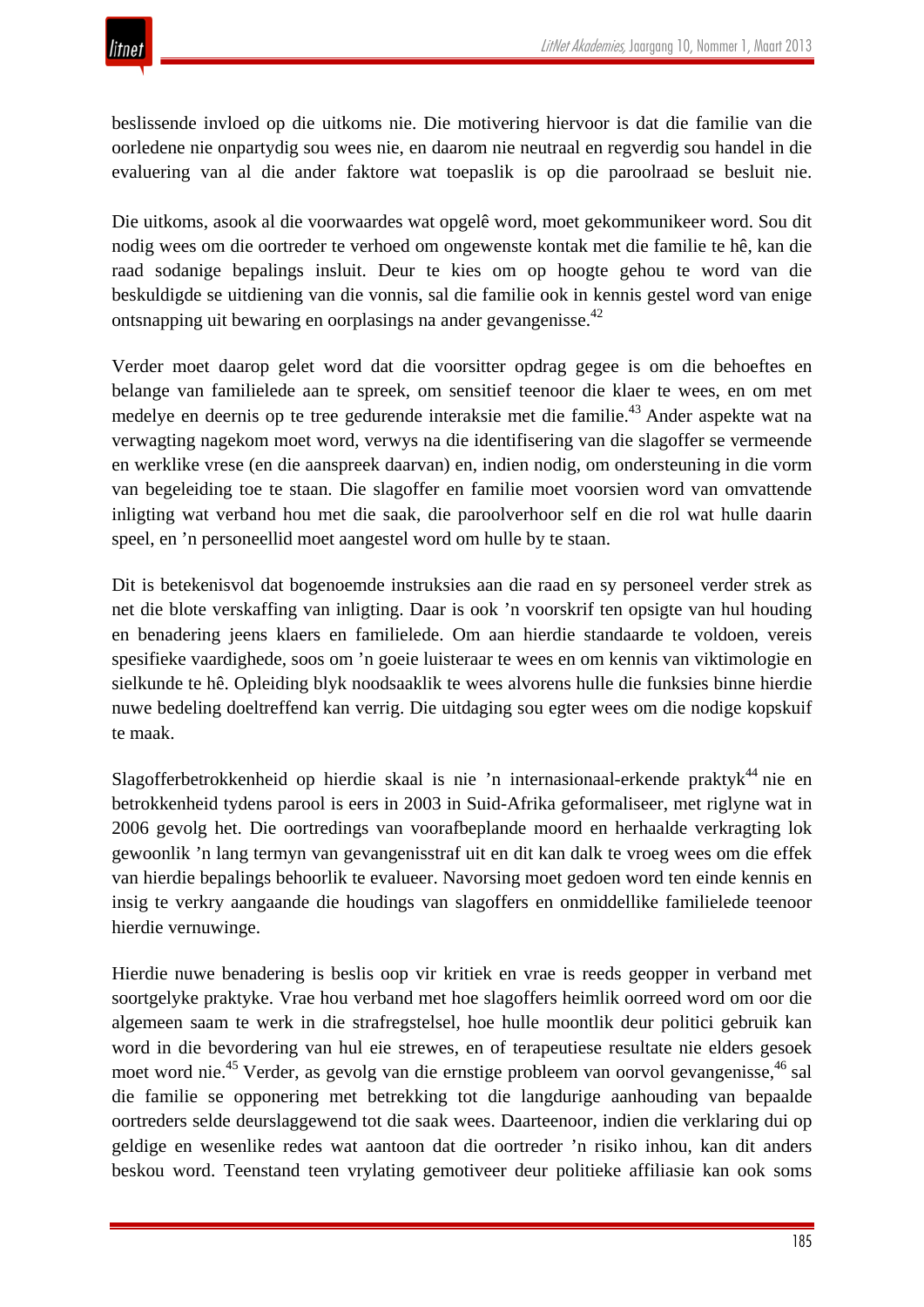

suksesvol wees, soos in die geval van vroeë vrylating wat hier onder bespreek word.<sup>47</sup>

Dit wil voorkom asof Morales onder 'n bestel van slagoffersregte en gebaseer op die aanname dat Gomez sy regmatige tronkstraf uitgedien het, die keuse sou gehad het om vertoë te rig en selfs Gomez se vrylating op parool sou kon teengestaan het.<sup>48</sup> Hy sou 'n stem gehad het – vir homself en sy oorlede vrou – en hy sou die opsie kon hê om behoorlik in kennis gestel te word, asook om bogenoemde keuse te kon uitoefen.<sup>49</sup> Dit sou verder daartoe kon bydra dat die moord nie bloot 'n stille misdaadstatistiek word nie.<sup>50</sup> Deur Morales te erken as 'n slagoffer en as iemand wat 'n belangstelling in die vrylating van sy vrou se moordenaar het, word sy reg op waardigheid gehandhaaf.<sup>51</sup> Om erkenning en respek te toon vir sy gevoelens, soos vergestalt deur die deelname van sy keuse, sou neerkom op die verwesenliking van geregtigheid in 'n ander sin.52

#### *3.3 Die invloed van geweldsmisdaad en die slagoffer se behoefte aan ondersteuning*

Oor die algemeen beskou mense hul wêrelde as sinvol.<sup>53</sup> Wanneer hierdie aanname verpletter word deur 'n gebeurtenis soos die moord van 'n eggenoot, word sielkundige nagevolge ervaar wat na vore kom as depressie, hulpeloosheid, akute angs en neuroses. 'n Sterk gevoel van wantroue, onsekerheid oor die toekoms en gevoelens van selfverwyt kan ook ervaar word. Om die slagoffer van geweldsmisdaad te wees, is 'n traumatiese gebeurtenis. Indien hierdie trauma nie aangespreek word nie, kan dit veroorsaak dat die slagoffer op lang termyn aan posttraumatiese stresversteuring (PTSV) ly.54

Hoewel die regering 'n slagofferbemagtigingsbeleid<sup>55</sup> daargestel het, is dit moeilik om die werklike toepassing, en verskeie probleme met betrekking tot die toepassing, te kontroleer.<sup>56</sup> 'n Groter aantal lekeberaders en vrywilligers (traumadeskundiges, terapeute en ander professionele persone) is nodig om by te dra tot hierdie programme.<sup>57</sup> Verder blyk dit dat die berading van families na afloop van die moord van 'n familielid nie altyd die voorkeur kry soos dit veronderstel is om te wees nie.<sup>58</sup> Behoorlike ondersteuning aan die slagoffers van ernstige misdaad bly van kritieke belang, en in die afwesigheid daarvan sal die nagedagtenis van die misdaad voortleef, en sodoende sy of haar lewe enduit vergiftig.<sup>59</sup>

#### **4. Die regte van oortreders wat gevonnis word tot lewenslange gevangenisstraf**

#### *4.1 Aanhouding van gevonniste gevangenes*

Die rolprent *The secret in their eyes* toon die sprekende kontras tussen die regmatige uitvoering van lewenslange gevangenisstraf (soos uitgevoer deur die staat in 'n demokratiese bedeling) en die situasie waar 'n slagoffer (verteer deur wraak en oortuig dat dit tot 'n betekenlose lewe vir die oortreder moet lei), die reg in eie hande neem. Die menseregtebepalings onderliggend aan regmatige aanhouding (sou die vonnis van lewenslange tronkstraf die volle termyn loop), word hier van nader bekyk. Die klem word geplaas op die verpligtinge met betrekking tot die handhawing van menswaardigheid, die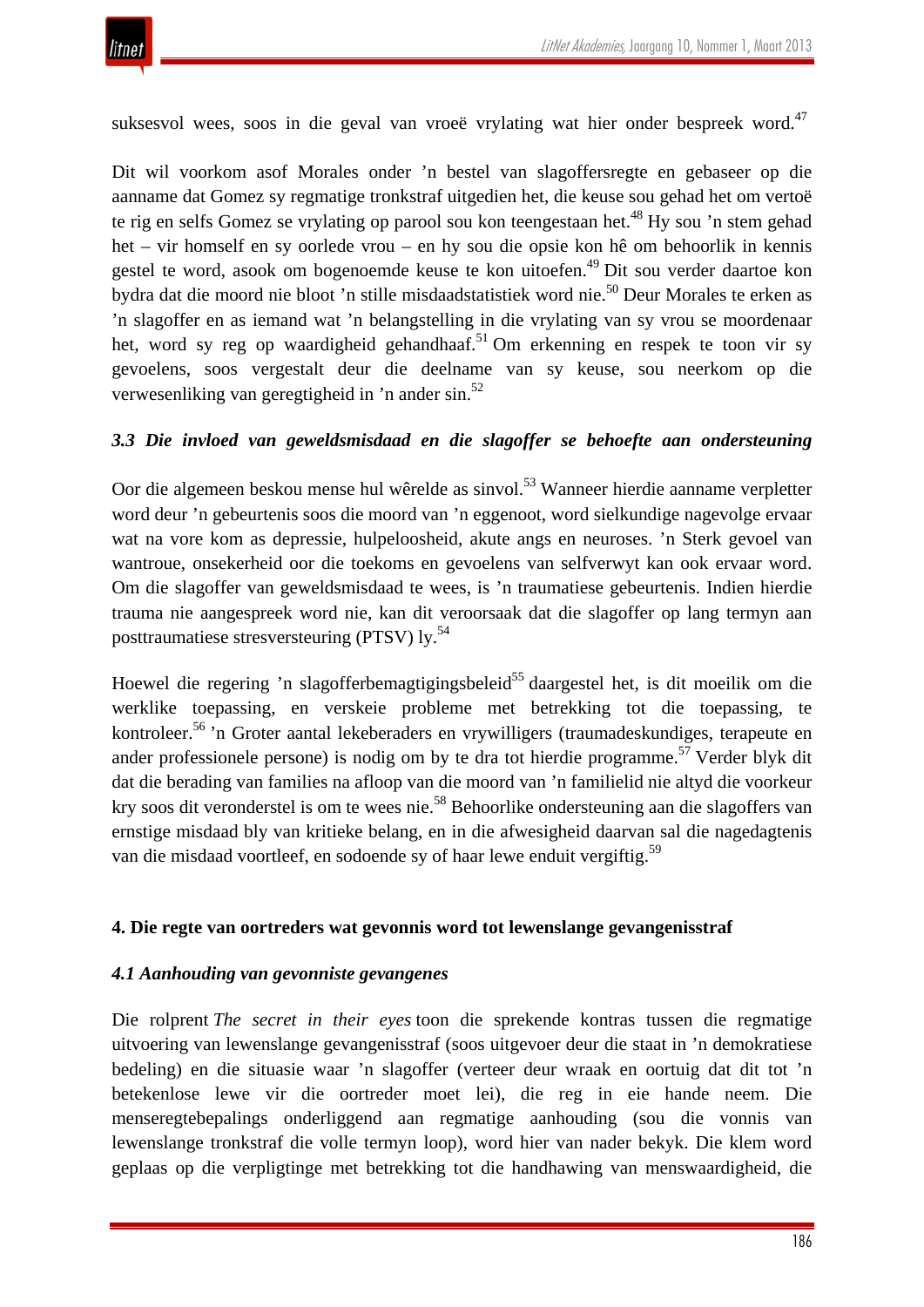omstandighede van aanhouding en die behoefte aan menslike interaksie. Daarbenewens word die prosedures vir vrylating op parool kortliks ondersoek.

Beide slagoffers en oortreders het 'n ingebore menswaardigheid en die reg op respek en die beskerming daarvan.60 Daarbenewens verbied die reg op vryheid en sekerheid van die persoon dat die oortreder op 'n wrede, onmenslike of vernederende wyse behandel of gestraf mag word.61 Al drie hierdie kenmerke van wat 'n verbode strafopsie sou behels, tas menswaardigheid in die een of ander vorm of mate aan.<sup>62</sup> Die reg op menswaardigheid vereis ook dat, nadat die oortreder 'n langtermyn-gevangenisstraf uitgedien het en hervorming toon, hy of sy 'n mate van hoop op vrylating moet hê.<sup>63</sup> 'n Lewenslange termyn van gevangenisstraf sonder die moontlikheid van vrylating sou beide die reg op vryheid en sekerheid van die persoon en die reg op menswaardigheid skend.<sup>64</sup>

In teenstelling met die slagoffers van misdaad geniet oortreders grondwetlike beskerming as gearresteerde, aangehoude en beskuldigde persone.65 In die konteks van hierdie artikel, is die regte met betrekking tot fisiese aanhouding en menslike interaksie van toepassing.<sup>66</sup> Die omstandighede van aanhouding moet in ooreenstemming wees met menswaardigheid, en die minimum bepalings verwys na oefening, voldoende akkommodasie, voedsel, leesstof en mediese behandeling.<sup>67</sup> Dit is nie duidelik uit die rolprent of meer as (afgesonderde) verblyf en kos aan Gomez gebied is nie. Wat die opvallendste is, is die invloed van die ontneming van kommunikasie (taal) op Gomez, asook die gebrek aan besoekregte.<sup>68</sup> Besoeke deur byvoorbeeld familielede of 'n geestelike raadgewer is op een lyn met respek vir die menswaardigheid van die oortreder. Dit bied verder die geleentheid aan diegene wat omgee vir die welsyn van die oortreder, om fisiese en sielkundige mishandeling te kontroleer en om klagtes aanhangig te maak, indien nodig.<sup>69</sup> Hierdie reg op menslike interaksie verwys na die kern van menswees. Die grondwetlike riglyn met betrekking tot die beginsel van ubuntu beklemtoon die erkenning en bevordering van die waardigheid en heelheid van alle mense deur middel van sosiale verhoudings en praktyke.<sup>70</sup> 'n Gevoel van welstand kan dus duidelik nie in permanente afsondering ervaar word nie.

# *4.2 Parool*

Die Suid-Afrikaanse parooladministrasie word vandag beïnvloed deur die ou Wet op Korrektiewe Dienste 8 van 1959, en die nuwe Wet op Korrektiewe Dienste 111 van 1998. Die vrylating van gevangenes wat reeds vonnisse uitgedien het teen die tyd van die finale inwerkingtreding van die nuwe wet,<sup>71</sup> word nog steeds deur die ou wet en die beleid en riglyne wat voorheen toegepas is, beheer.<sup>72</sup> Die beleid vir lewenslange gevangenes het in 1996/1997 verander, en alhoewel gevangenes steeds na 15 jaar vrygelaat kan word, word hulle oor die algemeen na 20 jaar vir parool in aanmerking geneem.<sup>73</sup> Lewenslange gevangenes wat ná 1 Oktober 2004 gevonnis is, kan eers ná 25 jaar vir parool in aanmerking kom.74 Dit sluit volle parool en dagparool in. Lewenslange gevangenes wat 65 jaar oud word, mag op parool vrygelaat word op voorwaarde dat hulle minstens 15 jaar van hul vonnis uitgedien het.<sup>75</sup> In die geval van 'n oortreder wat terminaal siek is, of in so 'n mate fisies gestremd is dat selfversorging onmoontlik is, kan mediese parool toegestaan word.76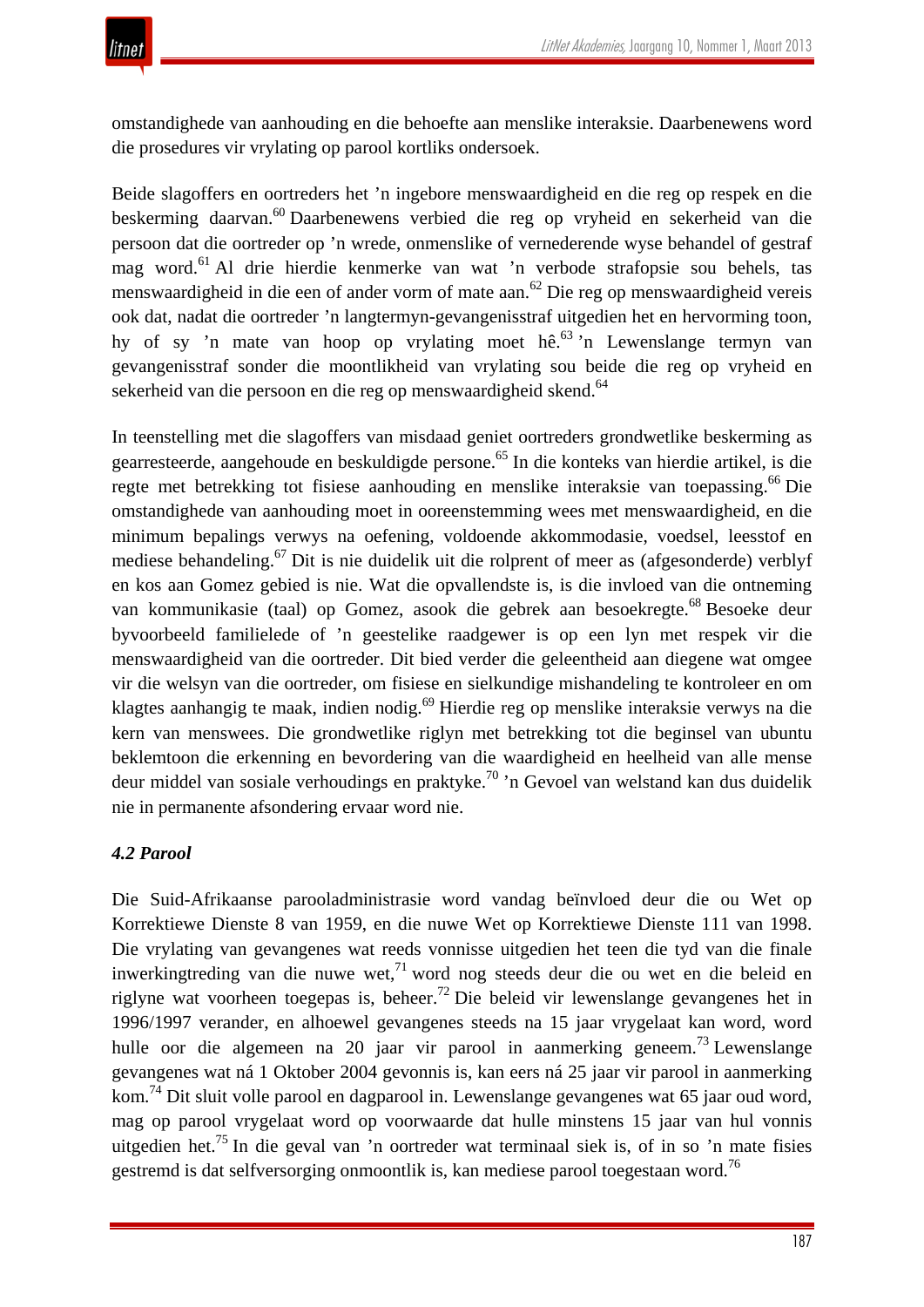Die vorige paroolstelsel is gekritiseer weens ondeursigtigheid en 'n gebrek aan onafhanklikheid met betrekking tot besluitneming.77 Omrede parool administratief inmeng met vonnisse wat opgelê is deur 'n hof, is die samestelling van strukture om hierdie besluite te neem, van groot belang. Met inagneming van bogenoemde kritiek word korrektiewetoesig- en paroolrade nou op 'n meer verteenwoordigende wyse<sup>78</sup> saamgestel en objektiewe riglyne moet gevolg word.

Gebaseer op 'n gevallebestuurstelsel word die paroolproses outomaties geaktiveer vir elke individu in ooreenstemming met die minimum tydperk wat ingevolge paroolbeleid uitgedien moet word. 'n Gevallebestuurskomitee stel 'n profielverslag op vir elke oortreder (gebaseer op onder andere 'n sielkundige evaluering aangaande risiko vir die publiek), wat aan die raad voorgelê word.79 Die gehalte van die verslag is van uiterste belang en die raad het 'n plig om dit behoorlik te oorweeg.<sup>80</sup> Toepaslike dokumentasie moet aangeheg wees en kan skriftelike verslae deur die oortreder self, sy of haar prokureur en die slagoffer se insette insluit, indien laasgenoemde dit goeddink. Die oortreder het die reg om te reageer op enige verklaring wat deur die slagoffer of sy/haar onmiddellike familie aan die raad gemaak word, <sup>81</sup> asook om teenwoordig te wees gedurende enige mondelinge vertoë.<sup>82</sup> Die raad maak aanbevelings aan die nasionale raad, wat op sy beurt weer aanbevelings aan die minister maak.<sup>83</sup> Die kommissaris, of die minister van korrektiewe dienste, het 'n vetoreg teen enige besluit van die raad, wat 'n appèl deur enige van die twee partye na die paroolhersieningsraad moontlik maak.<sup>84</sup>

In die rolprent sou Gomez, 'n jong man ten tye van die vonnis en op die veronderstelling dat hy die volle tydperk van sy vonnis sou uitdien, vrygelaat word op volle parool of dagparool, óf na 20 óf na 25 jaar. Dit is gebaseer op die aanname dat sy profielverslag korrek was, dat hy nie 'n risiko van heroortreding ingehou het nie en dat Morales se opponerende verklaring nie swaarder as ander belangrike oorwegings sou weeg nie.85 Gomez se eie gesondheid sou moontlik ook 'n rol kon gespeel het in sy vrylating voor die verstryking van bogenoemde termyne, omdat mediese parool 'n opsie bly vir alle oortreders.<sup>86</sup> Verder: selfs onder 'n demokratiese bedeling kan bedekte politieke motiewe die besluit met betrekking tot vroeë vrylating beïnvloed.<sup>87</sup> Gomez se toekoms sou in elk geval nie bepaal word deur Morales se behoefte aan wraak nie. Hy sou 'n mate van hoop gehad het – om uit die tronk vrygelaat te word, gebaseer op toekomstige objektiewe evaluering.

## **5. Rolprentmateriaal as onderrighulpmiddel**

Rolprentmateriaal as sodanig kan insig gee in of lig werp op die manier waarop ons aspekte van die reg verstaan. Regsonderrig kan dus verryk word deur die aanvulling van regsteks met fiksie, waarin die toepassing (of miskenning) van tersaaklike wette of reëls in die praktyk uitgebeeld word. Daar word lank reeds erken dat oudiovisuele materiaal bewustheid verhoog op maniere wat verskil van regsteks en gebruiklike lesings.88Rolprentmateriaal wat gebruik word in samewerking met lesings, laat die dosent toe om studente se verstandelike en emosionele betrokkenheid te bevorder.89 Soos voorheen uitgewys, kan die kyker in *The secret*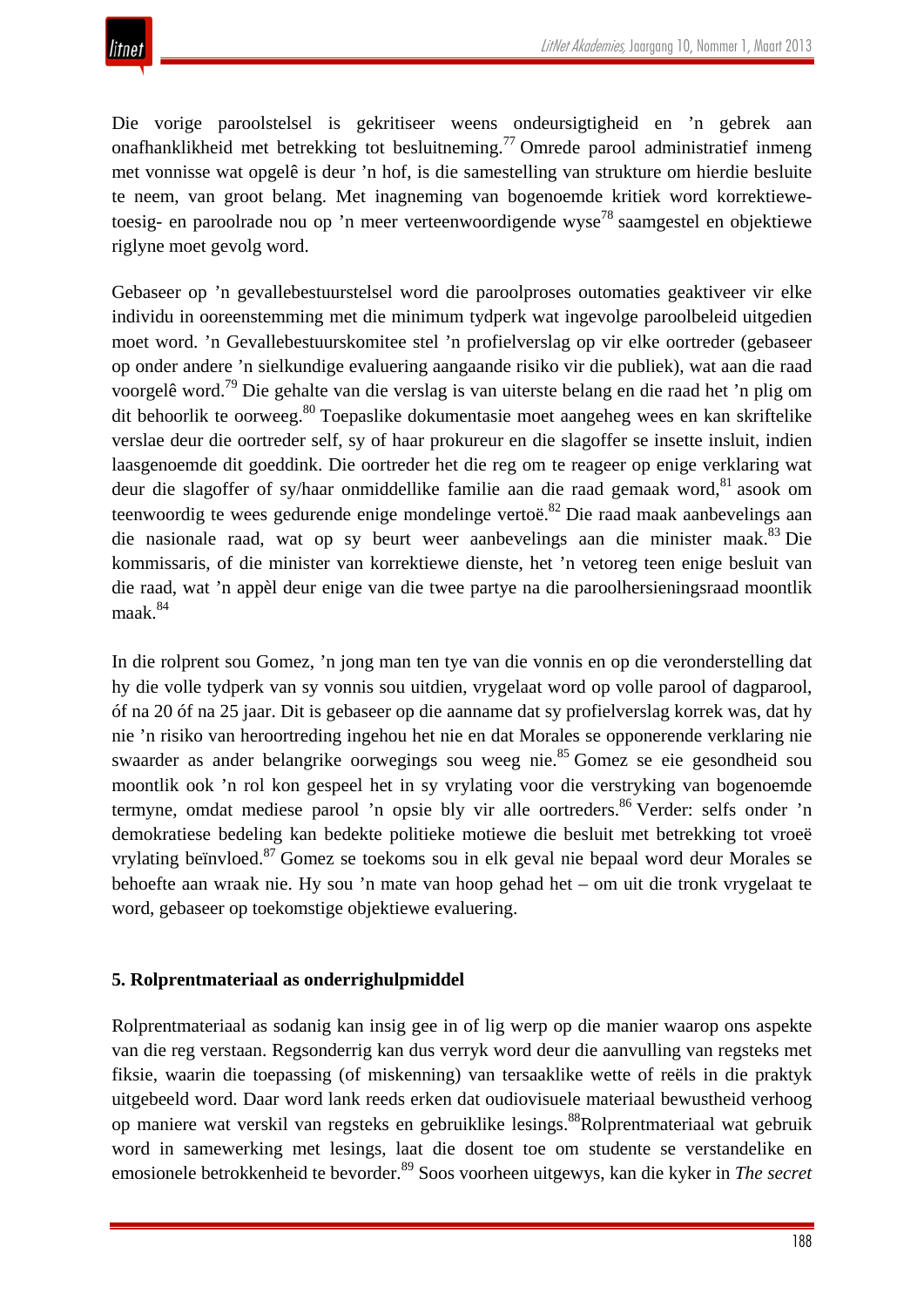

*in their eyes* nie verhelp om aan die einde van die film vasgevang te voel in die dilemma van gelyke empatie vir die slagoffer en oortreder nie. Die gebruik van hierdie filmmateriaal bereik dus 'n bepaalde opvoedkundige doel, naamlik om sekere postvonnis-kwessies in 'n duideliker lig te toon.<sup>90</sup> In hierdie geval verwys dit na die noodsaaklikheid van regte vir beide partye en spreek sodoende eensydige standpunte aan waar daar 'n wanbalans of onsensitiwiteit kan voorkom ten opsigte van die regte van een van die partye.

Beelde dra ook die dilemma van Morales ('n lewenslange slagoffer verteer deur wraakgerigte "geregtigheid") en Gomez (in permanente eensame opsluiting sonder enige hoop), veel beter oor as teks of spraak.

Daarbenewens, alhoewel die regsaspekte onder bespreking in woorde beskryf kan word, word inligting beter onthou wanneer die boodskap deur beeldmateriaal oorgedra word. Daar word egter gewaarsku dat die vakkundigheid en inhoud van die leerplan nooit totaal vervang moet word deur mediategnologie nie.<sup>91</sup> Aan die ander kant beveel meer onlangse navorsing die gebruik van media as studiemateriaal aan om sodoende studente se leerstyle in 'n visueelgeoriënteerde en tegnologie-gedrewe samelewing in ag te neem. Dit sal nie net studente se leerprosesse motiveer nie, maar ook bydra tot 'n wyer begrip van die reg.<sup>92</sup> Om die reg wat van toepassing is in die postvonnis-fase by wyse van hierdie rolprent te verduidelik, hou 'n verdere voordeel in, naamlik dat die kykers (studente) by die karakters betrek kan word asof hulle werklik is en aan hierdie oefening amper 'n element van realiteit gee.

## **6. Gevolgtrekking**

Die rolprent *The secret in their eyes* bied 'n unieke insig in die ervaring van beide die slagoffer en oortreder na afloop van 'n gewelddadige misdaad, in besonder tydens die postvonnis-fase. Dit is 'n aangrypende uitbeelding van hoe die staat versuim om sy plig na te kom deur 'n moordenaar behoorlik te straf, en hoe die onmiddellike familielid – in hierdie geval die wewenaar – 'n lewenslange slagoffer word in sy desperate strewe na geregtigheid. Die rolprent herbevestig die motivering onderliggend aan 'n kultuur van menseregte vir beide slagoffers en oortreders. Die gebeure beklemtoon en bevestig verder die wesenlike spanning tussen die regte van slagoffers en oortreders en die dwingende vereiste om 'n balans te vind. Die artikel illustreer ook hoe die kontekstualisering van regsteks en formele onderrig deur die gebruik van filmmateriaal die opleiding en begrip van regstudente kan aanvul en verskerp.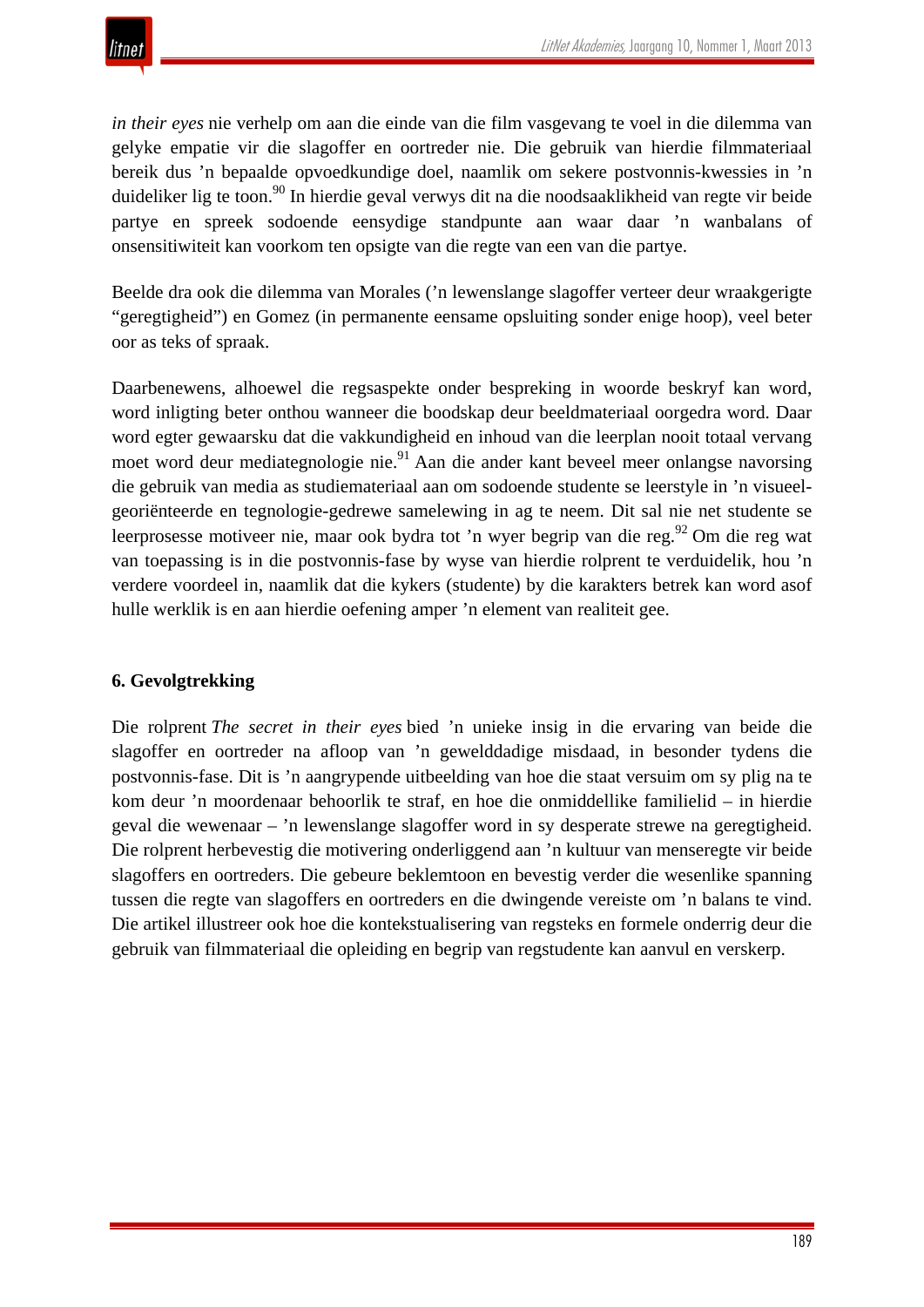

## **Bibliografie**

Botein, M. 1979. *Videotape in legal education: A study in its implications and a manual for its use*. New York: Communications Media Center, New York Law School.

Bradshaw, P. 2010. *The Guardian*-rolprentresensie. http://www.guardian.co.uk/film/2010/aug/12/the-secret-in-the-their-eyes-review (20 Mei 2011 geraadpleeg).

Cilliers, C.H. 2006. New horizons for parole application in South Africa. *Acta Criminologica*, 19:ii, iv.

Currie, I. en J. de Waal. 2005. *The Bill of Rights Handbook*. Landsdowne: Juta.

Davies, M., H. Croall en J. Tyrer. 2010*. Criminal justice*. Harlow: Pearson/Longman.

Davis, L. en R. Snyman (reds.). 2005. *Victimology in South Africa*. Pretoria: Van Schaik.

*Dienshandves vir slagoffers van misdaad in Suid-Afrika*. Departement van Justisie en Staatkundige Ontwikkeling. http://www.justice.gov.za/VC/docs/vc/2007 Service charter afr.pdf (20 Mei 2011 geraadpleeg).

E-Nuus Ekstra. 2011. Clive Derby-Lewis released soon??? YouTube. http://www.youtube.com/watch?v=vvY6bqmlN1Y (30 November 2011 geraadpleeg).

Emmerson, B. en A. Ashworth. 2001. *Human rights and criminal justice*. Londen: Sweet and Maxwell.

Fagan, H. 2004. Curb the vengeance: Laws on minimum sentencing and parole spell worsening prison conditions. *SA Crime Quarterly*, 10:3.

Family of Chris Hani joined to oppose parole application. Facebook. http://www.facebook.com/group.php?gid=32546198319 (28 Mei 2011 geraadpleeg).

Giffard, C. en L. Muntingh. 2006. *The effect of sentencing on the size of the South African prison population*. Open Society Foundation for South Africa. Verslag, 3:7–11.

Hermida, J. 2006. Teaching criminal law in a visually and technology orientated culture: A visual pedagogy approach. *Legal Education Review*, 16:14.

Holland, J. 2009. The secret in their eyes. *Daily Variety*, 305(1):16.

Janoff-Bulman, R. en I.H. Frieze. 1983. A theoretical perspective of understanding reactions to victimisation. *Journal of Social Issues*, 39(2):1–3.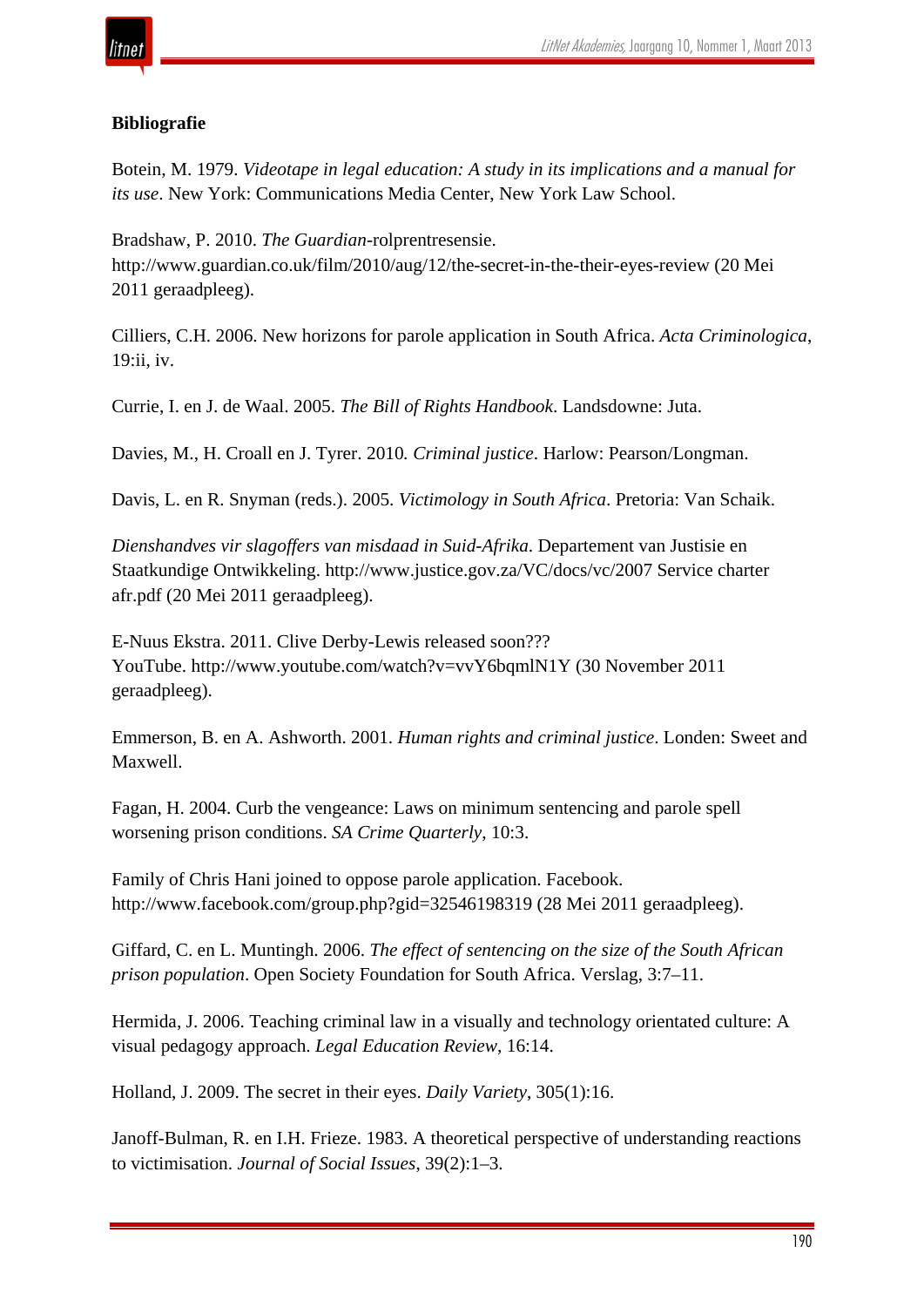

Johnson, V.R. 1987. Audiovisual enhancement of classroom teaching: A primer for law professors. *Journal of Legal Education*, 37:99.

Khumalo, S. 2011. Shaik parole double standards questioned. http://www.iol.co.za/news/politics/shaik-parole-double-standards-questioned-1.1034156 (29 Mei 2011 geraadpleeg).

King, B. 2011. Are our criminal courts failing society and victims of crime in particular? *De Rebus*, 59–60.

Kruger, A. 2010. *Hiemstra Suid-Afrikaanse strafprosesreg*. Durban: Butterworths.

Louw, F.C.M. 2008. The parole process from a South African perspective. Ongepubliseerde LLM-verhandeling, Universiteit van Suid-Afrika.

Mhambi, K. 2008. Clive Derby-Lewis on the wrong side of history. http://mhambi.com/2008/11/clive-derby-lewis-on-the-wrong-side-of-history (30 November 2011 geraadpleeg).

*Minimum standaarde vir dienste vir slagoffers van misdaad*. Departement van Justisie en Staatkundige Ontwikkeling. http://www.justice.gov.za/VC/docs/vcms/2007 MIN STAND AFR\_v3.pdf (20 Mei 2011 geraadpleeg).

Mokgoro, J.Y. 1997. Ubuntu and the law in South Africa. http://www.ajol.info/index.php/pelj/article/viewFile/43567/27090 (30 November 2011 geraadpleeg).

Müller, K. en A. van der Merwe. 2006. Recognising the victim in the sentencing phase: The use of victim impact statements in court. *South African Journal on Human Rights*, 22:647.

National directory on services for victims of violence. http://www.justice.gov.za/VC/docs/2005\_NationalDirectory dsd.pdf (26 Mei 2011 geraadpleeg).

Nel, J.A. en D.J. Kruger. 2004. From policy to practice. Victim empowerment in South Africa: A follow-up study. Ongepubliseerde interimverslag, Universiteit van Suid-Afrika.

Post-traumatic stress disorder DSM-IV™ diagnosis and criteria. Post-traumatic stress disorder today. http://www.mental-health-today.com/ptsd/dsm.htm (26 Mei 2011 geraadpleeg).

Provinsiale Regering van die Wes-Kaap. http://www.capegateway.gov.za/eng/your\_gov/3576/pubs/public\_info/V/154344 (26 Mei 2011 geraadpleeg).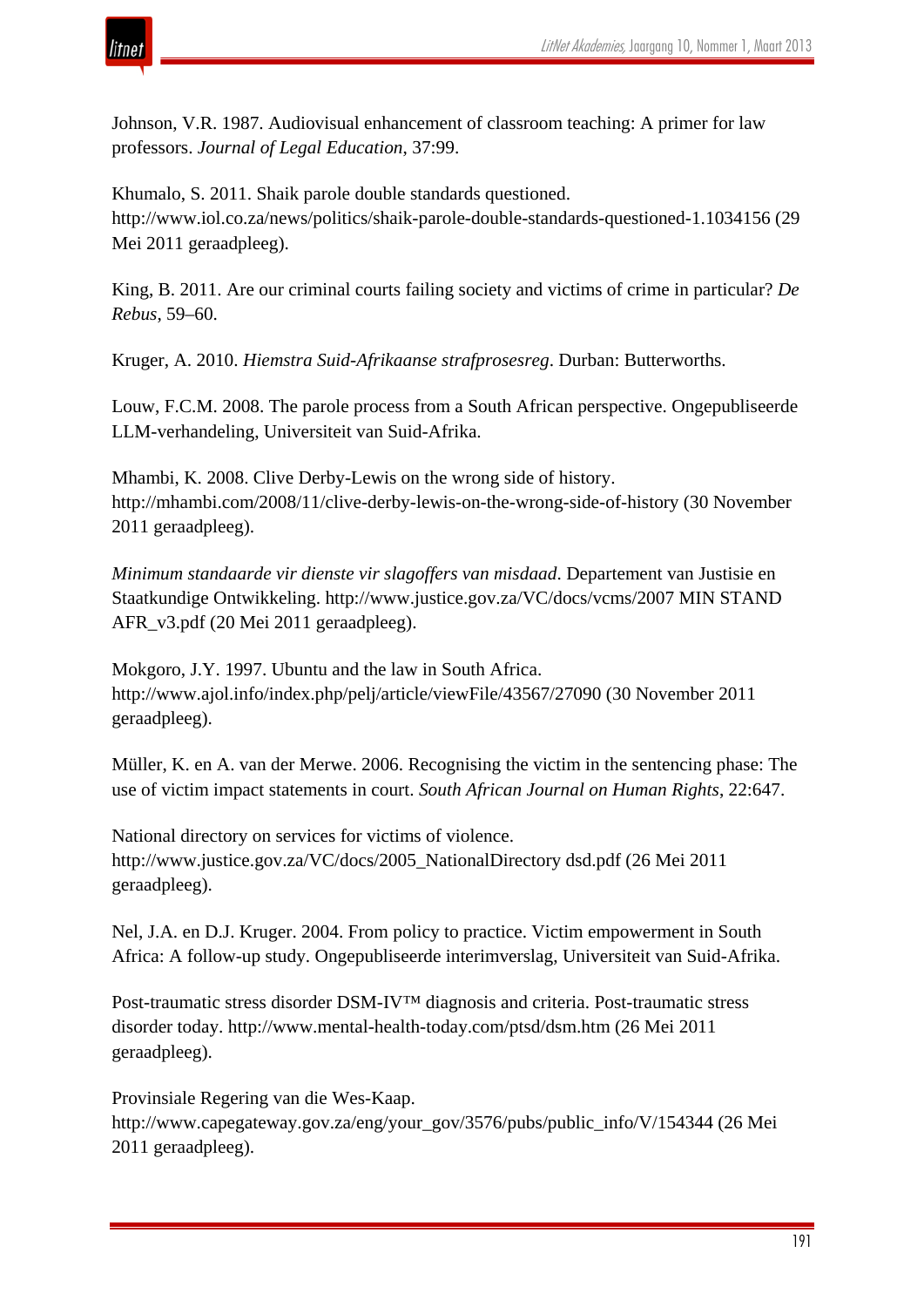

SAPA. 2010. Review Shaik's parole, says DA. http://www.polity.org.za/article/reviewshaiks-parole-says-da-2010-01-19 (29 Mei 2011 geraadpleeg).

SAPA. 2011. Shaik's parole could be cancelled.

http://www.timeslive.co.za/local/article966805.ece/Shaiks-parole-could-be-cancelled (29 Mei 2011 geraadpleeg).

Snyckers, F. en J. le Roux. 2010. Criminal procedure. In Woolman, Roux en Bishop (reds.) 2010.

Suid-Afrikaanse Regskommissie, besprekingsdokument 102, projek 107 (2001). Sexual offences: Process and procedure.

Terblanche, S.S. 2003. Mandatory and minimum sentences: Considering s 51 of the Criminal Law Amendment Act 1997. *Acta Juridica*, 194-220.

—. 2007. *Guide to sentencing in South Africa.* Durban: Butterworths.

Tutu, D. 1999. *No future without forgiveness*. Londen: Ebury Publishing.

Van der Merwe, A. 2008. In search of sentencing guidelines for child rape: An analysis of case law and minimum sentence legislation. *Journal of Contemporary Roman Dutch Law,* 71(4):589-602.

—. 2010. Therapeutic jurisprudence: Judicial officers and victims' welfare – *S v M* 2007 2 SACR 60 (WLD). *South African Journal of Criminal Justice*, 23:98-106.

Van Ness, D.W. en K.H. Strong. 2010. *Restoring justice: An introduction to restorative justice*. Cincinatti, OH: Anderson.

Woolman, S., T. Roux en M. Bishop. 2010. *Constitutional law of South Africa.* Kaapstad: Juta.

Zehr, H. 2002. *The little book of restorative justice.* Intercourse, PA: Good Books.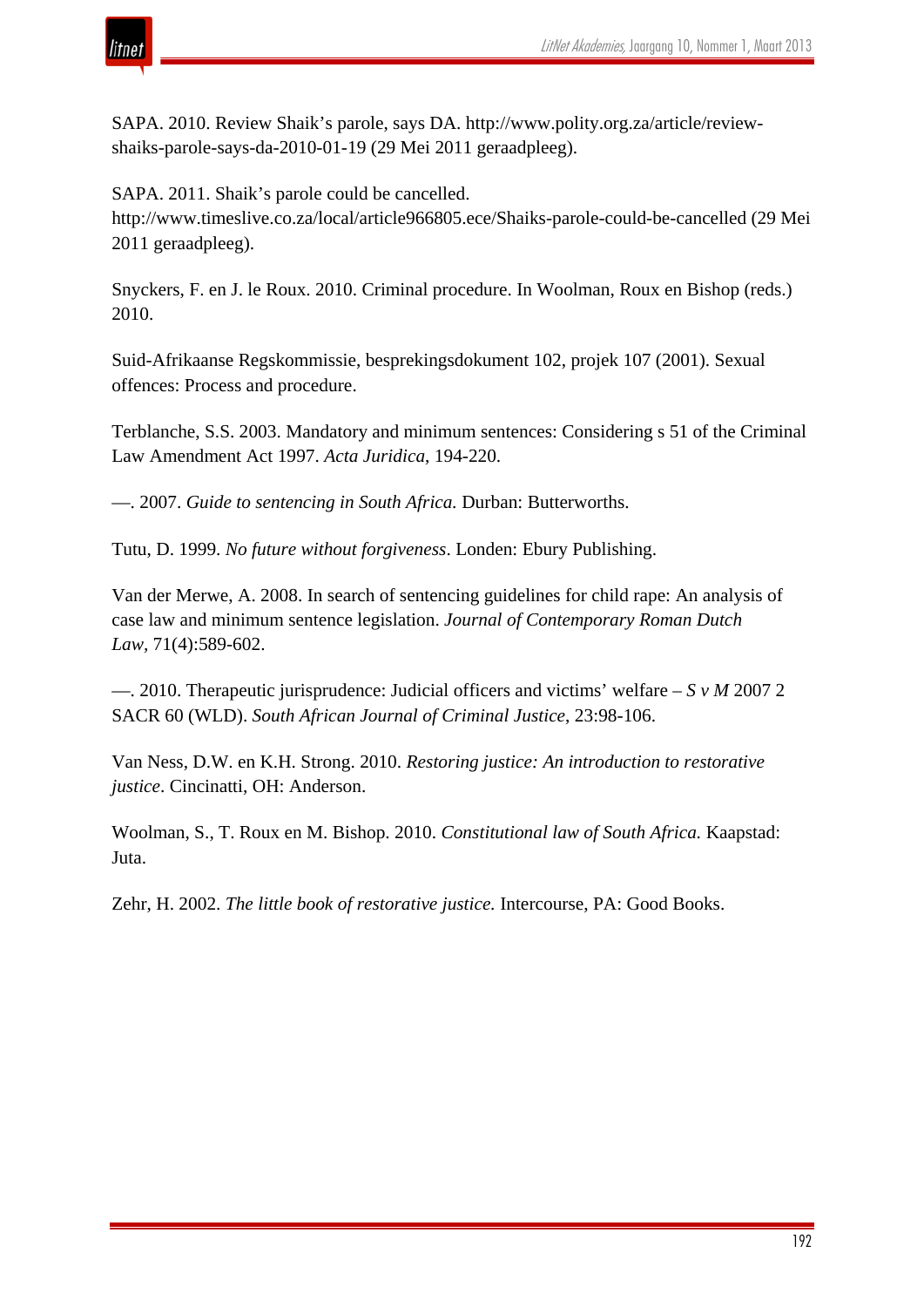# **Eindnotas**

\* Hierdie artikel is 'n verwerking van 'n referaat wat verskyn in 'n konferensiebundel: Van der Merwe, A. 2012. Justice "outside" the law in *The secret in their eyes*: Victim and offender rights in the post-sentencing phase. In Viljoen, F. (red.). 2012. *Beyond the law: Multi-disciplinary perspectives on human rights*. Pretoria: Pretoria University Law Press.

 $^{1}$  Holland (2009:16).

 $2$  Bradshaw (2010).

 $3$  Davis en Snyman (2005:126).

<sup>4</sup> *S v Makwanyane* 1995 2 SA 1 (KH) par. 117: "The level of violent crime in our country has reached alarming proportions. It poses a threat to the transition to democracy, and the creation of development opportunities for all, which are primary goals of the Constitution. The high level of violent crime is a matter of common knowledge and is amply borne out by the statistics provided by the Commissioner of Police in his *amicus brief* …"; ook *S v Vilakazi* 2009 1 SA 552 (HHA) par. 2.

<sup>5</sup> Woolman e.a. (2010:49).

<sup>6</sup> Woolman e.a. (2010:49–52), m.b.t. die reg van familielede wat behoorlike vervolging en straf van moordenaars vereis.

<sup>7</sup> *Makwanyane*.

<sup>8</sup> Die Strafregwysigingswet 105 van 1997 het op 1 Mei 1998 in werking getree. Art. 51 maak voorsiening vir 'n stelsel van diskresionêre minimum vonnisse waar meer ernstige misdade betrokke is. Art. 51(1) skryf lewenslange gevangenisstraf voor as 'n vonnis vir geselekteerde gevalle van moord en verkragting (soos per bylae 2 deel I). Kruger (2010:755) beklemtoon dat die motivering vir lewenslange gevangenisstraf is om die gemeenskap teen gevaarlike misdadigers te beskerm.

<sup>9</sup> Art. 51(3)(a) Strafregwysigingswet 105 van 1997. Sien *S v Malgas* 2001 1 SA 469 (HHA) (*Malgas*) vir die uitleg van hoe hierdie artikel toegepas moet word om steeds swaarder vonnisse op te lê, al word daar van die voorgeskrewe vonnisse afgewyk. Terblanche (2003:220) kritiseer die instelling van minimum vonnisse, omrede dit 'n valse gevoel van sekuriteit skep as 'n faktor wat doeltreffend teen die hoë misdaadsyfers sal wees.

<sup>10</sup> *Vilakazi* par. 14.

<sup>11</sup> *Vilakazi* par. 22.

<sup>12</sup> *Vilakazi* par. 21 (beklemtoning bygevoeg).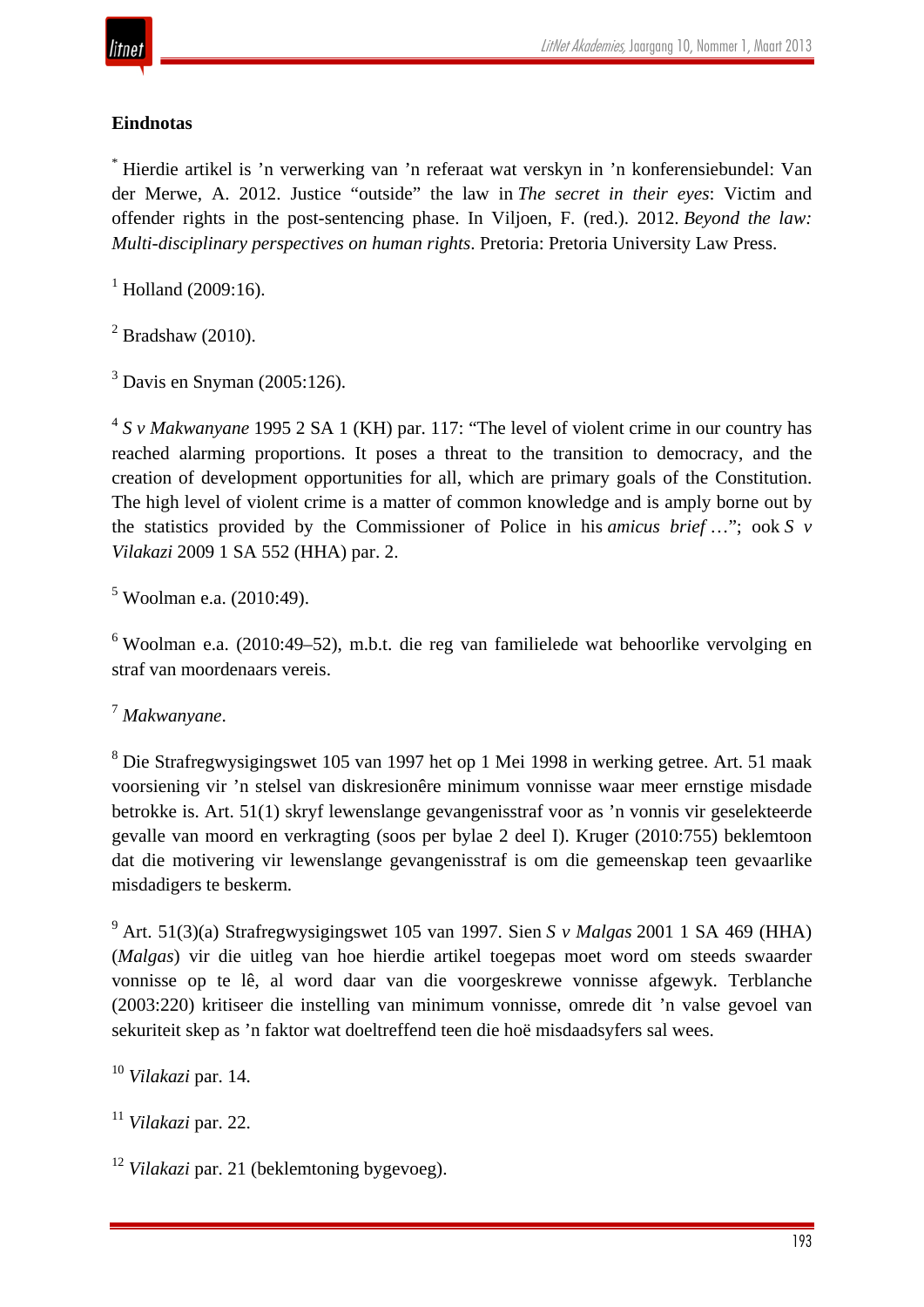<sup>13</sup> *S v Matyityi* 2011 1 SA 40 (HHA) par. 23 (beklemtoning bygevoeg).

<sup>14</sup> Sien Terblanche (2007) hfst. 5 vir 'n bespreking van die diskresie m.b.t. die vonnis, asook hfst. 8 vir die vonnisfaktore (verswarend en versagtend) wat 'n hof in ag moet neem voordat daar op 'n vonnis besluit kan word. Vir 'n ontleding van die vonnisfaktore m.b.t. kinderverkragting, sien Van der Merwe (2008:589).

<sup>15</sup> Nog 'n faktor kan die oorweging van lewenslange gevangenisstraf beïnvloed, nl. die vervolging se versuim om die oortreder in kennis te stel via die klagstaat of akte van beskuldiging dat lewenslange gevangenisstraf in die geval van skuldigbevinding 'n voorgeskrewe vonnis is. Sien King (2011:59–60).

<sup>16</sup> Sien die bespreking oor parool vir lewenslange oortreders hier onder. In die geval van 'n geregverdigde afwyking van lewenslange gevangenisstraf beslaan die tydperk van die vonnis wat uitgedien moet word, óf vier vyfdes van die tydperk, óf 25 jaar, wat ook al die kortste is, alvorens parool oorweeg kan word. Sien artt. 73(4) en 73(6)(5) Wet op Korrektiewe Dienste 111 van 1998.

<sup>17</sup> Van Ness en Strong (2010:134). 'n Onlangse voorbeeld is die familie van Chris Hani wat die vroeë vrylating van sy moordenaar op parool op 'n deurlopende basis teengestaan het. Sien http://www.facebook.com/group.php?gid=32546198319 Family of Chris Hani joined to oppose parole application (28 May 2011 geraadpleeg).

<sup>18</sup> *S v M* 2007 2 SA 60 (W) par. 50. Die hof het 'n bepaalde onderhoud met die slagoffer in 'n verkragtingsaak aanbeveel, waar die proefbeampte die vonnisopleggingskwessies aan haar moes verduidelik nadat die oortreder tot lewenslange gevangenisstraf gevonnis is. Sien Van der Merwe (2010:89).

 $19$  Strafproseswet 51 van 1977 (soos ingevoeg deur art. 6 Wet 55 van 2003), gelees met die riglyne t.o.v klaerdeelname aan die Korrektiewe Toesig- en Paroolrade, 2006 GK R248 in *Staatskoerant* van 7 April 2006. Sien bespreking hier onder t.o.v. die slagoffers se regte.

 $20$  Van der Merwe (2010:98).

 $21$  In reaksie op slagoffers se betoog dat die Grondwet hulle baie min bied, in teenstelling met oortreders, is die *Dienshandves vir slagoffers van misdaad in Suid-Afrika* aan die einde van 2004 deur die kabinet aanvaar (Ministerie van Justisie en Grondwetlike Ontwikkeling, 2/12/2004. Persverklaring: Cabinet approves the South African Service Charter for victims of crime). Sien ook Suid-Afrikaanse Regskommissie (2001:646–7). Die handves skep geen nuwe regte op sigself nie, maar verhoog bewustheid en bevestig bestaande regte en prosessuele opsies vir die slagoffers. Dit is amptelik van stapel gestuur in 2007.

<sup>22</sup> *Minimum standaarde vir dienste vir slagoffers van misdaad*, deel I (2007:1). Hierdie bepaling is op een lyn met die Verenigde Nasies se verklaring van die basiese beginsels van geregtigheid vir slagoffers van misdaad en magsmisbruik (GA/Res/40/30).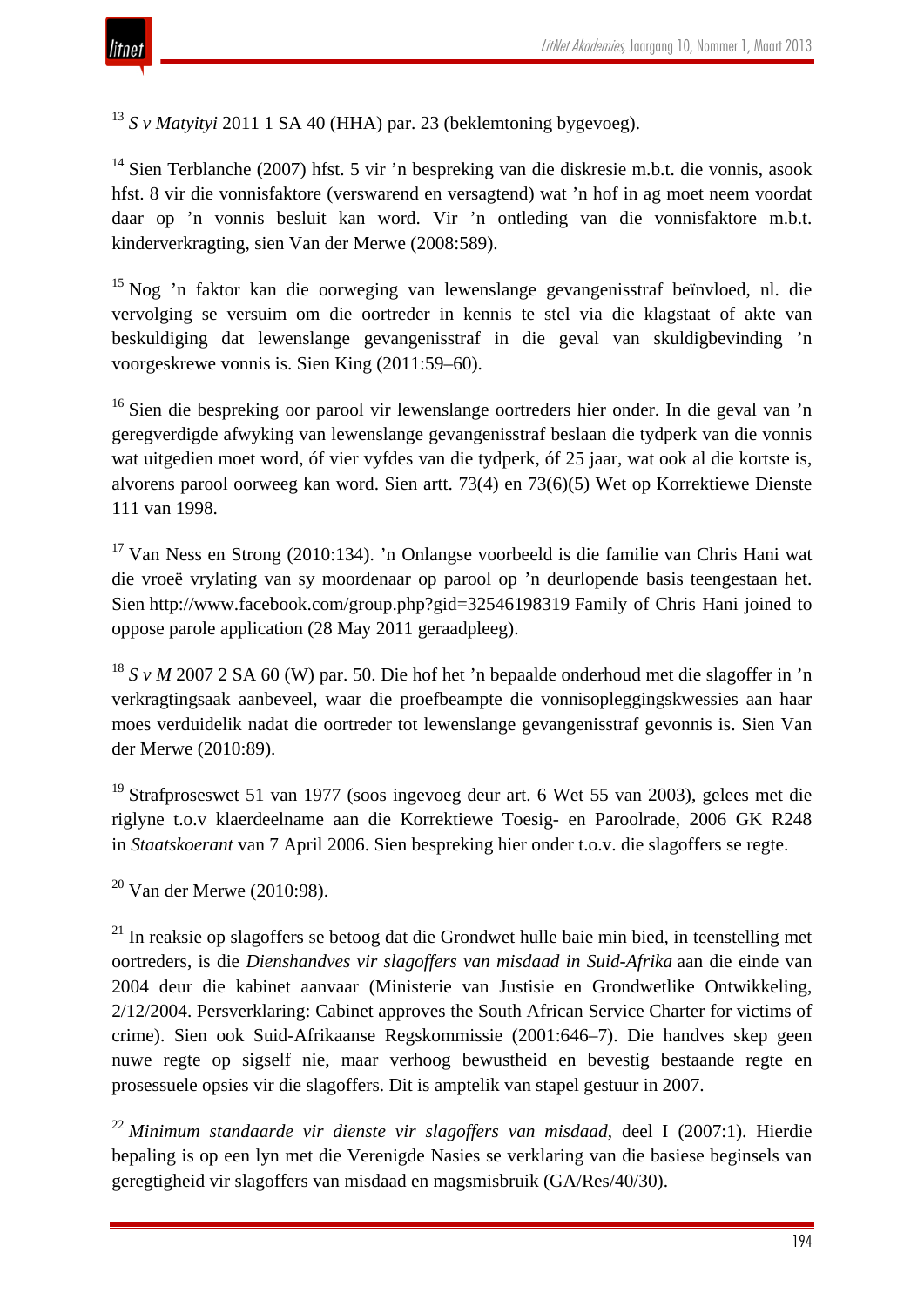

<sup>23</sup> *Dienshandves vir slagoffers van misdaad in Suid-Afrika* 2007, Inleiding.

<sup>24</sup> Sien *Matyityi* par. 16, vir die sterk uitspraak jeens 'n meer slagoffergesentreerde benadering tydens vonnisoplegging.

 $25$  Soos hier bo.

 $^{26}$  Soos die Wet op Beregting van Kinders 75 van 2008 (artt. 61, 62 en 73(1)), die Strafproseswet 51 van 1977 (art. 299A), en die Strafregwysigingswet (Wet op Seksuele Misdrywe) 32 van 2007 (art. 2).

 $27$  Eindnota 19 hier bo.

<sup>28</sup> Art. 55 Wet op Beregting van Kinders 75 van 2008.

 $^{29}$  Art. 62 Wet op Beregting van Kinders 75 van 2008. Hierdie tipe ontwikkelings het daartoe gelei dat 'n multidissiplinêre benadering gevolg word wanneer daar met slagoffers in die strafregplegingstelsel gewerk word. Wanneer byvoorbeeld gefokus word op die welstand van slagoffers (en oortreders), speel sielkunde 'n groter rol op die terrein van die strafregstelsel. Daarbenewens is viktimologie besig om erkenning te verwerf, nie net as 'n lewensbeskouing nie, maar ook as 'n akademiese dissipline. Davis en Snyman (2005:349).

<sup>30</sup> Die *Dienshandves vir slagoffers van misdaad in Suid-Afrika* 2007 bied aan alle slagoffers die reg om deel te neem aan, en voorsien hulle van inligting tydens, vonnisopleggingsprosedures, ten einde die invloed van die misdaad onder die hof se aandag te bring (soos hier bo, klousule 2). Sien Müller en Van der Merwe (2006:647) vir 'n volledige bespreking van die gebruik van impakverklarings.

<sup>31</sup> Art. 299A(1) Strafproseswet 51 van 1977. Naasbestaandes word ook bewus gemaak van hierdie prosesse in die *Minimum standaarde vir dienste vir slagoffers van misdaad*, deel II (eindnota 22 hier bo) par. 24–7.

 $32$  Art. 299A(2).

 $33$  Art. 299A(3).

<sup>34</sup> Riglyn 4 (eindnota 19 hier bo). Vgl. die posisie in Engeland en Wallis, waar daar aanvaar word dat dit net die staat se plig is om te besluit oor die toekoms van die oortreder. Slagoffers word nie die reg op persoonlike redevoering toegelaat nie en slegs 'n skriftelike familieverklaring, streng beperk tot die uitwerking wat 'n sterfte gehad het, word toegelaat voor die vonnisoplegging. Davies e.a. (2010:86).

 $35$  Riglyn 3(5) (eindnota 19 hier bo).

<sup>36</sup> Riglyn 9 (eindnota 19 hier bo).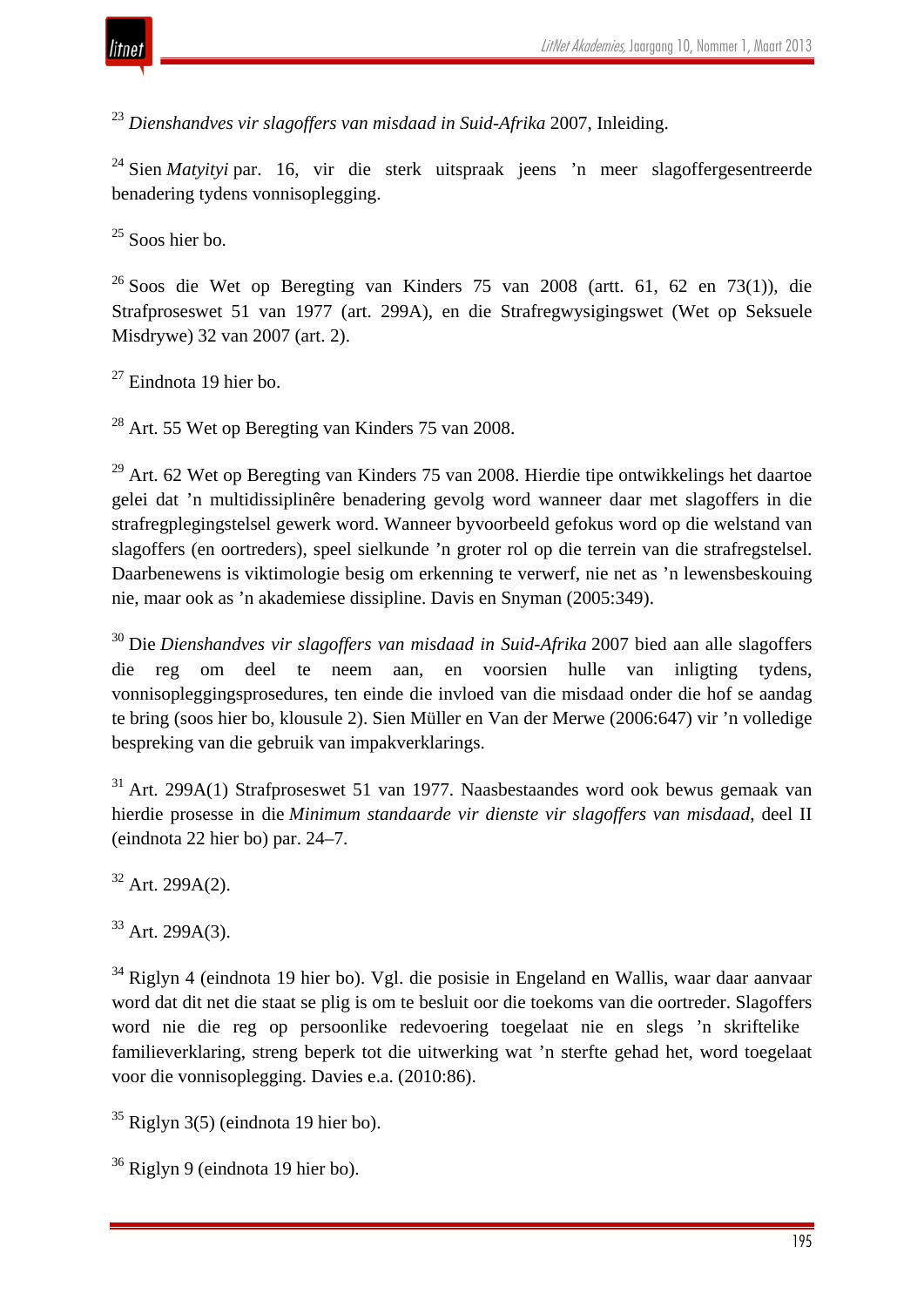$37$  Riglyn 4 (eindnota 19 hier bo).

<sup>38</sup> Die term *klaer* word gedefinieer in riglyn 1 as "klaer of familielid soos beskou in art. 299A(1) van die Strafproseswet 51 van 1977". Dus, alhoewel die term *klaer* gebruik word in die verwysing na die verklaring van opposisie (riglyne 5(2) en 7(b)), word daar aangevoer dat dit nie slegs vir klaers self beskikbaar is nie in die lig van die definisie, ook vir onmiddellike familielede. Sien Emmerson en Ashworth (2001:558, par. 18.69–70) vir voorbeelde van gevalle waar families die hof genader het in 'n poging om die oortreders se vrylating op parool teen te staan.

<sup>39</sup> Riglyn 7 (eindnota 19 hier bo).

 $40$  Riglyn 12(2) (eindnota 19 hier bo).

<sup>41</sup> Riglyn 8 (eindnota 19 hier bo). Die sielkundige-evalueringsverslag t.a.v. die (moontlike) risiko wat die gevangene by vrylating vir die gemeenskap sou inhou deur nuwe misdade te pleeg, behoort 'n belangrike faktor vir oorweging in die finale besluit te wees.

<sup>42</sup> Sien oor die algemeen *Minimum standaarde vir dienste vir slagoffers van misdaad* (eindnota 22 hier bo) deel III, o.a. par. 3 en 4, waar interaksie met die Departement van Korrektiewe Dienste aan die slagoffers ingevolge die handves verduidelik word. Sien ook riglyn 3(4).

<sup>43</sup> Riglyn 12 (eindnota 19 hier bo).

<sup>44</sup> Davies e.a. (2010:86).

<sup>45</sup> Soos hier bo.

 $46$  Giffard en Muntingh (2006:7–11).

<sup>47</sup> Eindnota 17 hier bo. Ook Mhambi (2008) en E-Nuus Ekstra (2011) m.v.n. die Shaik-saak (eindnota 87 hier onder).

<sup>48</sup> Die moontlikheid dat ondergrondse korrupte politieke invloed 'n rol speel in die vroeë vrylating van parool word nooit uitgesluit nie.

<sup>49</sup> *Matyityi* par. 16.

<sup>50</sup> *Matyityi* par. 15.

<sup>51</sup> Tegelyk 'n reg en 'n kernwaarde. Sien Currie en De Waal (2005:275).

 $52$  Zehr (2002:19), aangehaal in Davis en Snyman (2008:122).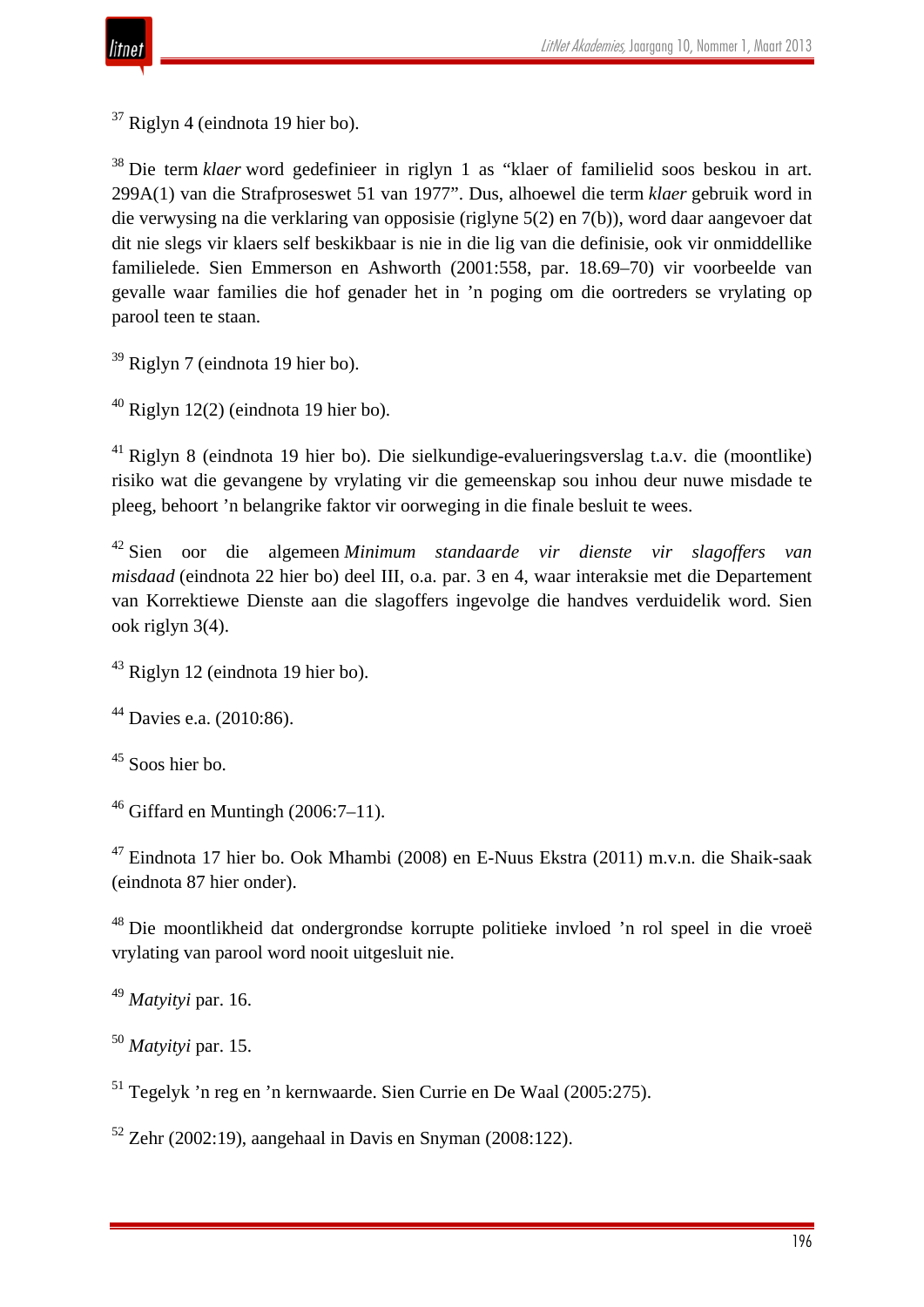Janoff-Bulman en Frieze (1983:1–3), aangehaal in Davis en Snyman (2008:224).

Post-traumatic stress disorder DSM-IV™ diagnosis and criteria.

Sien Davis en Snyman (2008:84–92) vir 'n bespreking.

Davis en Snyman (2008:81–3).

Nel en Kruger (2004:10), aangehaal in Davis en Snyman (2008:82).

 Vgl. die provinsiale regering van die Wes-Kaap, waar geen diens aan bedroefde familielede gebied word nie, ondanks beduidende stappe m.b.t. ander gebiede van misdaad, soos seksuele geweld. Verder blyk inligting oor dienste en kontakbesonderhede op webtuistes verouderd te wees: "National directory on services for victims of violence".

 Tutu (1999:218–9), in ooreenstemming met sy verduideliking van die ware betekenis en waarde van vergifnis m.b.t. ernstige oortredings.

Art. 10 Grondwet.

Art. 12(1)(e) Grondwet.

*S v Dodo* 2001 3 SA 382 (KH) par. 35.

Currie en De Waal (2005:277). Ook *Makwanyane* par. 134 het betrekking.

Soos hier bo.

<sup>65</sup> Art. 35 Grondwet.

Art. 35(2)(e) en (f) Grondwet.

Art. 35(2)(e) Grondwet.

Art. 35(2)(f) Grondwet.

Snyckers en Le Roux (2010:51).

Mokgoro (1997:1).

1 Oktober 2004.

 Art. 136 bepaal dat die vrylating van gevangenes wat alreeds vonnisse uitdien, nie geraak sal word deur die wet nie, maar hanteer sal word ingevolge die Wet op Korrektiewe Dienste 8 van 1959 en die beleid en riglyne wat voorheen toegepas is.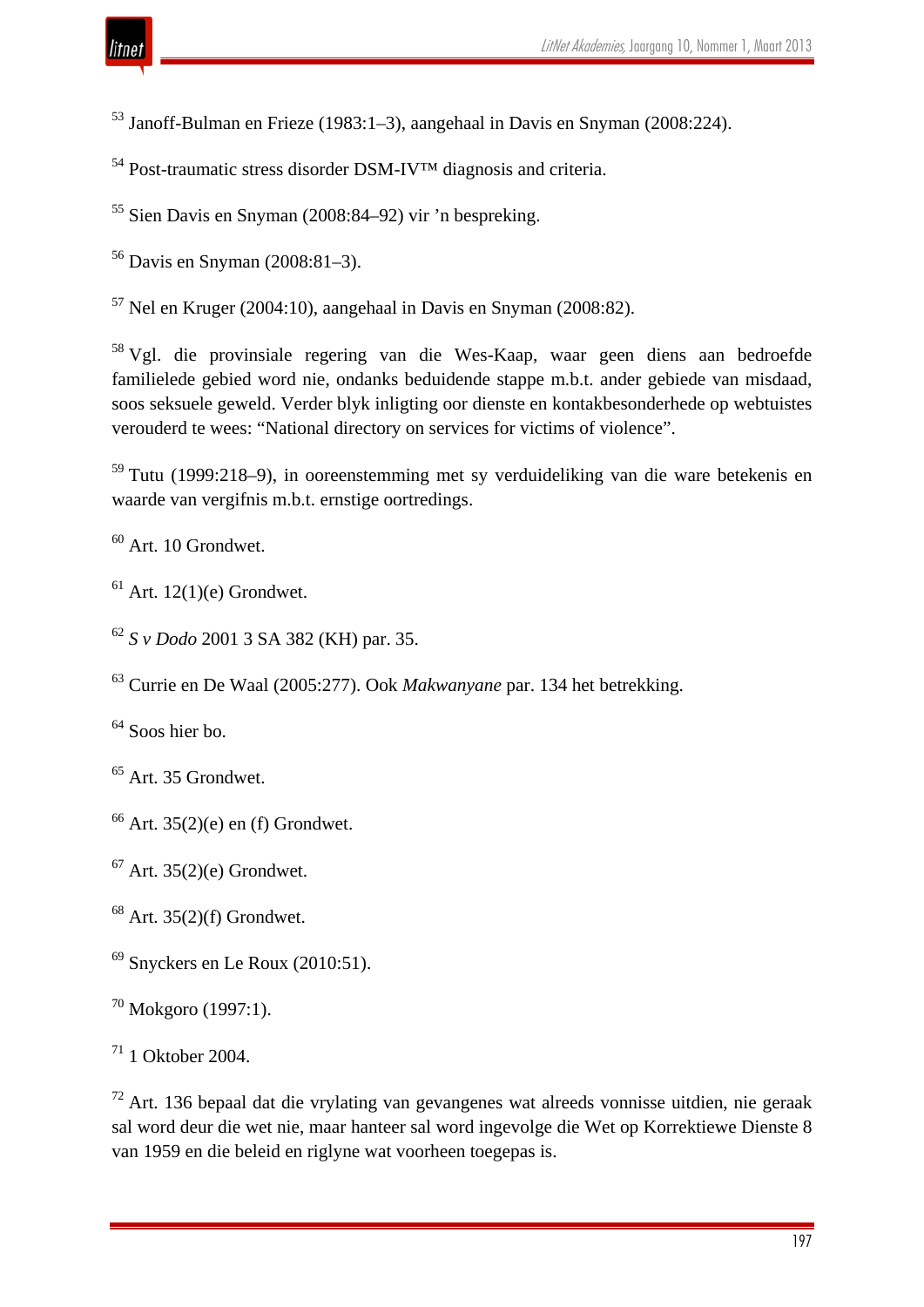

 $^{73}$  Fagan (2004:3). Dit is ook belangrik om daarop te let dat die oorspronklike duur van lewenslange gevangenisstraf voorheen tien jaar was.

<sup>74</sup> Art. 73(6)(iv) Wet op Korrektiewe Dienste 111 van 1998.

 $75$  Soos hier bo.

<sup>76</sup> Art. 79 Wet op Korrektiewe Dienste 111 van 1998. Let daarop dat die Wysigingswet op Korrektiewe Dienste 5 van 2011 (met spesifieke verwysing na art. 14) op 1 Maart 2012 in werking getree het en die vorige omstandighede waarin mediese parool oorweeg kon word, aansienlik uitgebrei het.

 $77$  Cilliers (2006:ii).

<sup>78</sup> Twee lede van die gemeenskap is nodig vir die samestelling van die raad.

<sup>79</sup> Sien art. 42(2)(d) Wet 111 van 1998 vir die riglyne oor die aard van die inligting wat by die verslag ingesluit moet word. Sien ook Louw (2008:71). Hy wys daarop dat dit die belangrikste dokument in die lewe van 'n oortreder is.

<sup>80</sup> Louw (2008:87) beklemtoon dat die belangrikste vraag altyd bly of elke verslag korrek voorberei is.

 $81$  Riglyn 6(1) (eindnota 19 hier bo).

 $82$  Riglyn 6(2) (eindnota 19 hier bo).

 $83$  Art. 78(1) en (2) Wet op Korrektiewe Dienste 111 van 1998. Sien ook art. 73(5) (a)(ii) wat gedurende die tyd van hierdie skrywe die hof betrek het met die bepaling van die finale datum van vrylating. Die inwerkingtreding van art. 48(b) van die Wysigingswet op Korrektiewe Dienste 25 van 2008 word egter verwag wat die finale besluit by die minister sal laat berus.

 $84$  Cilliers (2006:iv).

<sup>85</sup> Riglyn 8(1) (eindnota 19 hier bo) verwys na ander faktore wat in ag geneem word, soos die oortreder se reaksie m.b.t. rehabilitasieprogramme, ondersteuningstelsels in die gemeenskap, die waarskynlikheid dat hy of sy weer kan oortree, en die risiko wat die oortreder vir die res van die gemeenskap kan inhou.

<sup>86</sup> Eindnota 76 hier bo.

 $87$  Sien debatte m.b.t. die vroeë vrylating van Schabir Shaik, wat tot 15 jaar gevonnis is na aanklagte van bedrog, op grond van die minimum-vonnis-wetgewing, maar vrygelaat is na twee jaar en vier maande. SAPA (2010); Khumalo (2011); SAPA (2011).